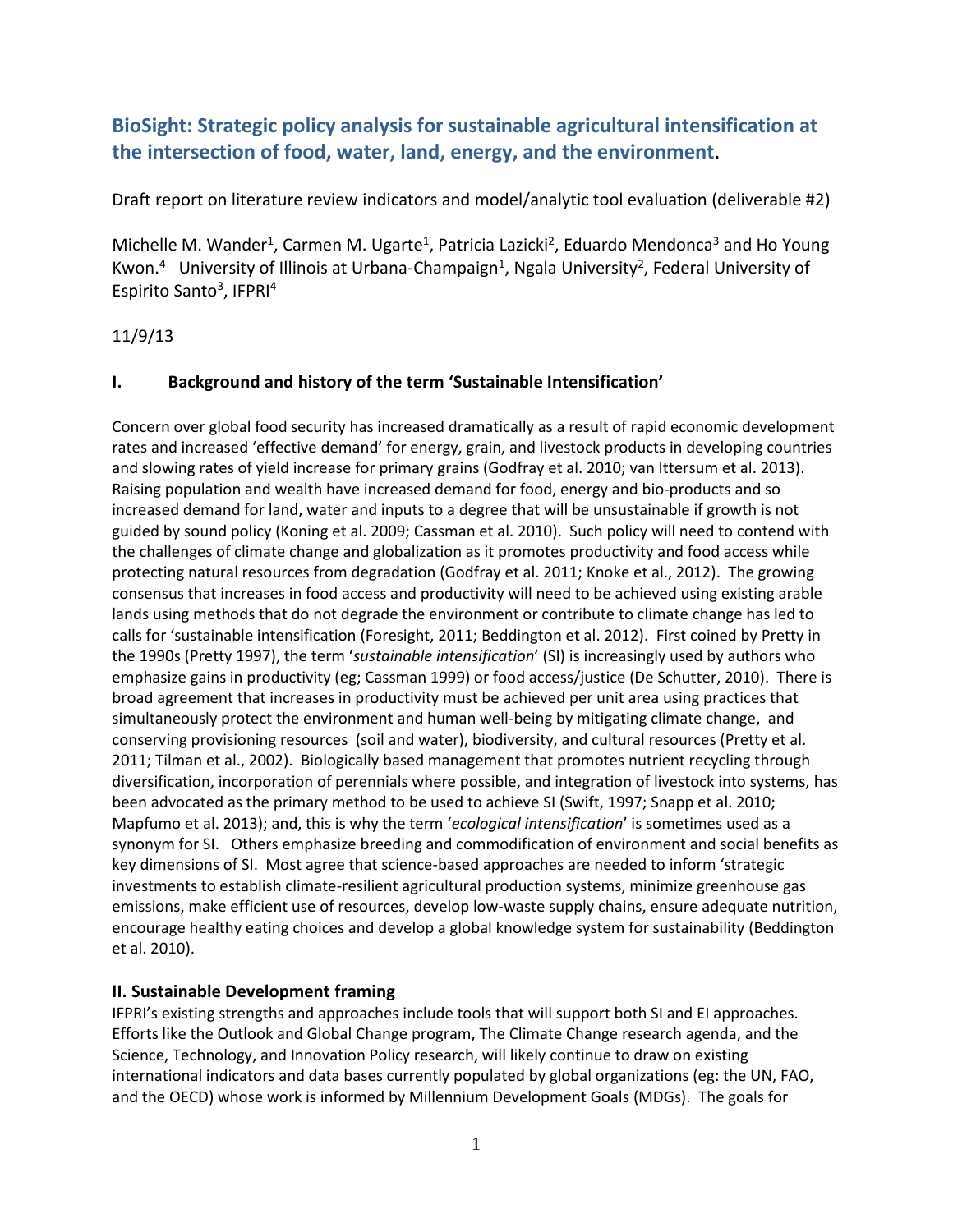indicator frameworks determine the outcomes assessed and so deserve particular attention. The recent Rio 20+ Outcomes document produced by the UN General Assembly reaffirmed its commitment to make every effort to accelerate the achievement of the MDGs by 2015 and recommitted to the principle that expansion of free trade will underpin growth (UN 2012). That document (The Future we Want) also added a call for expanded participation from the business and civic society sectors and emphasized that broad public participation and access to information and judicial and administrative proceedings are critical components of sustainable development. Organizations that have been highly influential include the World Bank (2010), which is committed to "sustainable globalization" that "enhances growth with care for the environment"; the International Monetary Fund (IMF, 2010), which is committed to "sustainable economic growth"; and the World Trade Organization (WTO, 2010) which seeks to advance sustainable development through the removal of barriers to trade. Sustainable development is also a prominent component of the Millennium Development Goals, which have been widely endorsed by national governments and the world's foremost development organizations since they were adopted at the Millennium Summit in 2000. The Organization for Economic Co-operation and Development (OECD), which was founded in 1961 to foster economic growth, employment and a rising standard of living for both member and non-member countries has been and continues to be a significant contributor to core metrics. Explicit concern for environment was added to the agenda at a OECD Ministerial Council meeting in 1989 that called for a more systematic and effective integration of environmental and economic decision making to promote sustainable development (OECD 1999b). A UN Commission on Sustainable Development asked countries to develop indicators to measure progress in reaching goals for sustainable development outlined in the 1992 United Nations Conference on Environment and Development held in Rio de Janeiro. That call included a mandate to develop indicators for agriculture. The OECD published its initial framework for Environmental Indicators for Agriculture in 1999 (OECD 1999a). Indicators were selected based on policy relevance, analytical soundness, measurability and the appropriate level of aggregation. That initial indicator set was developed to address thirteen agrienvironmental issues (nutrient use; biodiversity; pesticide use; wildlife habitats; water use; landscape; land use and conservation; farm management; soil quality; farm financial resources; water quality; socio-cultural issues, greenhouse gasses).

The Millennium Assessment (MA) deserves attention as it provides the basis for many core metrics currently supplied by international organizations. These can be usefully employed in modeling and analytic frames that embrace the dominant view of SI wherein, governments and businesses assume sustainable development is achieved through continued economic growth made more environmentally sensitive in order to raise living standards globally and decouple poverty and environmental degradation (Hopwood et al. 2005). The Millennium Ecosystem Assessment pursued nine goals (identifying and categorizing ecosystems and their services; identifying links between human societies and ecosystem services; identifying the direct and indirect drivers of change; selecting indicators of ecosystem conditions, services, human wellbeing, and drivers; assessing historical trends and the current state of ecosystems, services, and drivers; evaluating the impact of a change in services on human well-being; developing scenarios of ecosystems, services, and drivers; evaluating response options to deal with ecosystem changes and human wellbeing; analyzing and communicating uncertainty). It divided the effort into five categories (core data sets, data and indicators for assessment, indicators for summary and reporting, new data, and metadata). It delineated 'State' indicators that were useful to describe ecosystem services (provisioning, regulating, cultural, and supporting); 'Service' indicators describing human wellbeing (health, livelihood, culture, and equity) affected by trends (population growth, consumption, and governance) and indicators that described direct and indirect drivers of change. Table 1 summarizes the environmental indicators of most relevance to regulation and policy related to SI developed for the MA. This was adapted from a recent review of the MA indicator set conducted by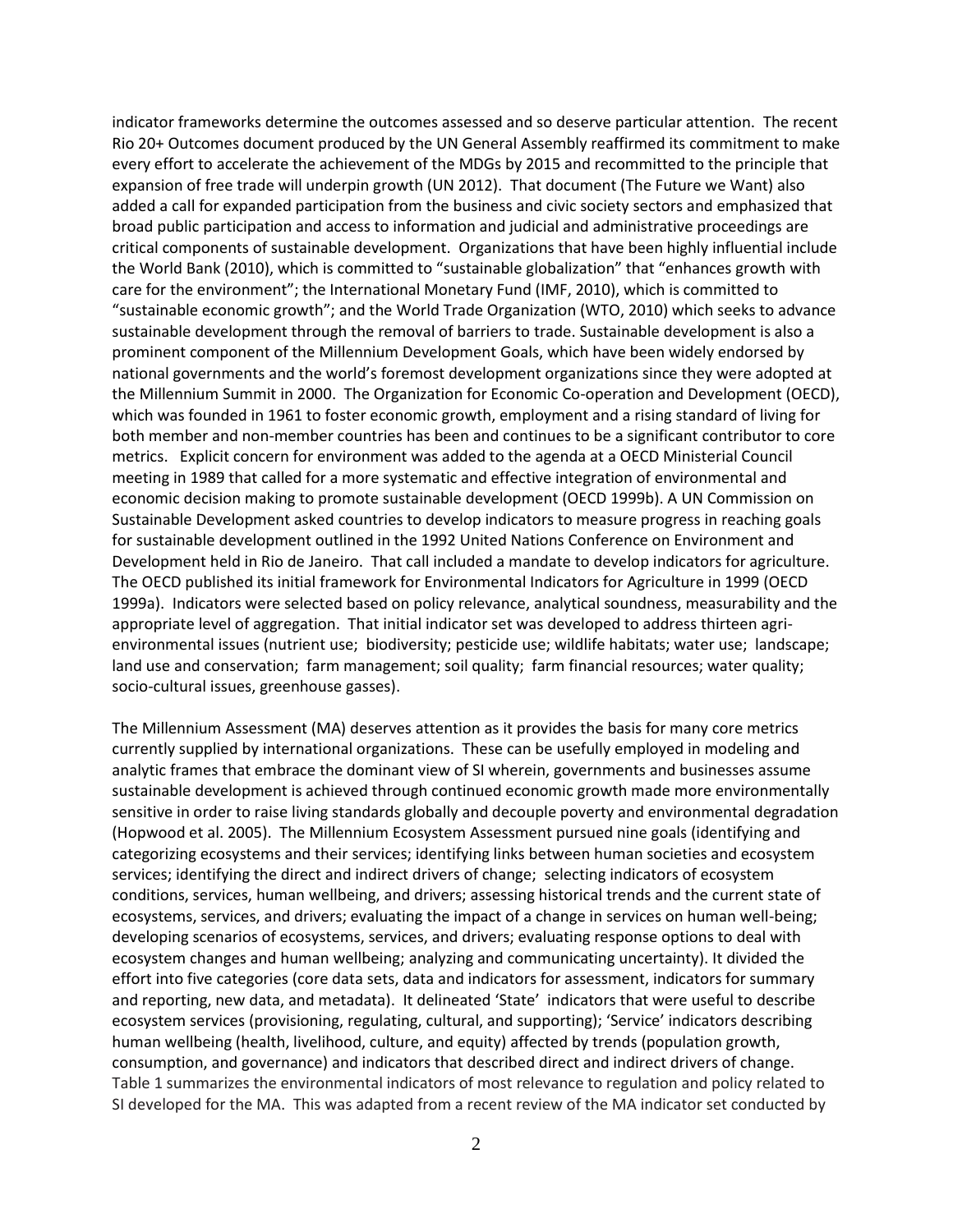the World Resources Institute (Layke, 2009) which notes core data and associated global assessments will benefit substantially from new synoptic data sets (eg: remote sensing). Incomplete and inconsistent spatial and temporal data coverage, contradictory definitions of types of data, and the mismatch of ecological, geographic, and political boundaries remain challenges.

Table 1. Data and Indicators most relevant to EI from MA; Note, indicators describing some services (Provisioning, Capture fisheries; Regulating =Air and Climate, Natural Hazards;Cultural- recreation and ethical) were not included.

| Service                     | Sub-category       | # indicators                              | Data quality  | Data        |
|-----------------------------|--------------------|-------------------------------------------|---------------|-------------|
|                             |                    |                                           | (clarity and  | sources     |
|                             |                    |                                           | availability) |             |
| <b>Provisioning service</b> | Crops (4)          | Crop production (Mt)                      | High Med      | <b>FAO</b>  |
|                             |                    | Dietary energy supply (kcal)              | Low Med       |             |
|                             |                    | Employment prod processing (#people)      | Low Med       |             |
|                             |                    | Value of production (Currency)            | Med Low       |             |
| Food                        | Livestock          | Livestock production (Mt)                 | Med Med       | <b>FAO</b>  |
|                             |                    | Livestock products (Mt)                   | Med Med       |             |
|                             |                    | Value of products (currency)              | Med Med       |             |
|                             | Aquaculture        | Fish prod (Mt)                            | Med Med       | <b>FAO</b>  |
|                             |                    | Total prod from aq including products     | Med Med       |             |
|                             |                    | (Mt)                                      |               |             |
|                             | Wild foods         | Number of species                         | High and Low  | FAO?        |
| <b>Bio Raw materials</b>    | Timber wood        | Employment in forest sector (#people)     | Med Med       |             |
|                             |                    | Forest biomass prod (Cubic m, tons)       | High Med      |             |
|                             |                    | Roundwood prod (Cubic m, tons)            | Med Med       |             |
|                             |                    | Value forest prod (Currency)              | Med Med       |             |
|                             |                    | Volume for local craft (Mt)               | Med Med       |             |
|                             |                    | Wood pulp prod (Mt)                       | Med Med       |             |
|                             | Fiber and resin,   | Employment in fiber (# people)            | High and Med  | <b>FAO</b>  |
|                             | Animal skin,       | Fiber prod (Mt)                           |               |             |
|                             | Ornamental         | Wildlife-derived skin, wool, feather (Mt) |               |             |
|                             |                    | Value of fibers (Currency)                |               |             |
| <b>Biomass fuel</b>         | Plant animal       | Charcoal (Cubic meter)                    | High and Med  | <b>FAO</b>  |
|                             | materials used for | Fuelwood (Cu m)                           |               |             |
|                             | energy             | Industrial energy forest sys (Twatts)     |               |             |
|                             |                    | Value of fuel (Currency)                  |               |             |
| Freshwater                  | Inland water       | Population served by water res (#         | High and Med  | <b>FAO</b>  |
|                             | sources used for   | people)                                   |               |             |
|                             | agriculture and    | Renewable H2O supply (Cu kilo)            |               |             |
|                             | other              | Renewable supply avail to hum (Cuk)       |               |             |
|                             |                    | Storage capacity (Day of river dis)       |               |             |
| Genetic resources           | Genetic info       | Inv. bio prospecting (Currency)           | Low Low       | None listed |
|                             | materials used for | Number improved species                   |               |             |
|                             | breeding, plant    | commercialized (#)                        |               |             |
|                             | animal             | Value of genetic resources (Currency)     |               |             |
|                             | improvement        |                                           |               |             |
| Biochemical, natural        | Medicine, food     | Number organisms from which prod          | Low           | None listed |
| medicine, pharm             | additives, natural | derived (#)                               |               |             |
|                             | pesticides         | Value of pharmeceutical prod derived      |               |             |
|                             |                    | (currency)                                |               |             |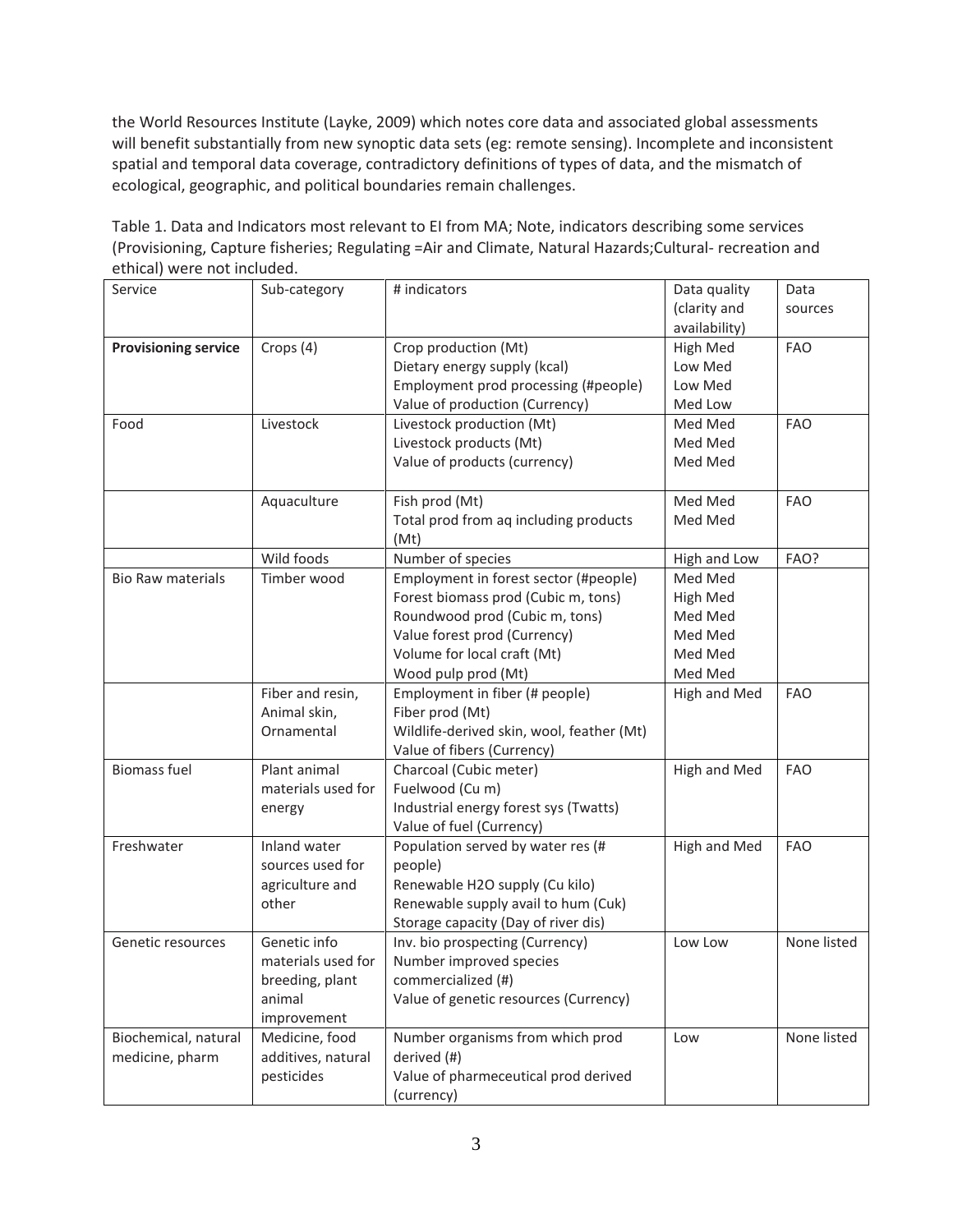| <b>Regulating Services</b>                   |                                                                                                                                    |                                                                                                                                                                                 |              |             |
|----------------------------------------------|------------------------------------------------------------------------------------------------------------------------------------|---------------------------------------------------------------------------------------------------------------------------------------------------------------------------------|--------------|-------------|
| Water regulation                             | Influence<br>ecosystem on<br>water cycle, rate<br>and pattern of<br>movement and<br>storage within<br>landscape                    | Soil water infiltration (no units)<br>Soil water storage (no units)                                                                                                             | High and Low | None listed |
| Erosion regulation                           | Vegetation<br>protects soil                                                                                                        | Not assessed in global MA - no indicators<br>identified                                                                                                                         |              | None listed |
| Water purification<br>and waste<br>treatment | Filtration and<br>decay of organic<br>and inorganic<br>wastes and<br>pollutants,<br>detoxification in<br>soil                      | Amount of waste processed by ecosys<br>(amt of waste)<br>Capacity to process (amt waste<br>potentially processed)<br>Value of waste treatment and<br>purification (currency     | High and Low | None listed |
| Disease regulation                           | Influence on<br>incidence and<br>abundance of<br>pathogens                                                                         | Disease vector pred pop (#)<br>Est change in disease burden die to<br>change in ecosys (# disease cases)<br>Popln inc in disease vectors mosquitoes<br>post change (Mosq popln) | Low and Low  | None listed |
| Soil quality<br>regulation                   | Influence on<br>biological activity,<br>diversity and<br>productivity;<br>partitioning of<br>water, store and<br>recycle nutrients | No indicators                                                                                                                                                                   |              | None listed |
| Pest regulation                              | Influence on crop<br>and livestock<br>pests                                                                                        | Not assessed                                                                                                                                                                    | <b>NA</b>    | <b>NA</b>   |
| Pollination                                  | Influence on<br>effective transfer<br>of pollen                                                                                    | Not assessed                                                                                                                                                                    | <b>NA</b>    | <b>NA</b>   |
| <b>Supporting services</b>                   |                                                                                                                                    |                                                                                                                                                                                 | <b>NA</b>    | <b>NA</b>   |
| Nutrient cycling                             | Flow of nutrients<br>(N.P,K,S,C)                                                                                                   | Not assessed                                                                                                                                                                    | <b>NA</b>    | <b>NA</b>   |
| Primary production                           | Growth of plants<br>and biomass<br>(NPP?)                                                                                          | Not assessed                                                                                                                                                                    | <b>NA</b>    | <b>NA</b>   |
| Water cycling                                | Flow of water                                                                                                                      | Not assessed                                                                                                                                                                    | <b>NA</b>    | <b>NA</b>   |

## **III. Emerging voluntary business indicators and frameworks**

The indicator sets and data-bases being developed to back sustainable agriculture standards and business practices will likely rely on these data, especially during their early developmental phase, but will likely be in a position to contribute valuable data and indicators as their standards and voluntary certification systems evolve. The UN Global Compact, which includes business, civic society organizations, and experts working to develop sustainable agriculture business principles (SABPs), is a good example of the kind of consortium that will have the potential to provide extremely valuable information about agriculture and the global food system. Once developed, SABPs will articulate a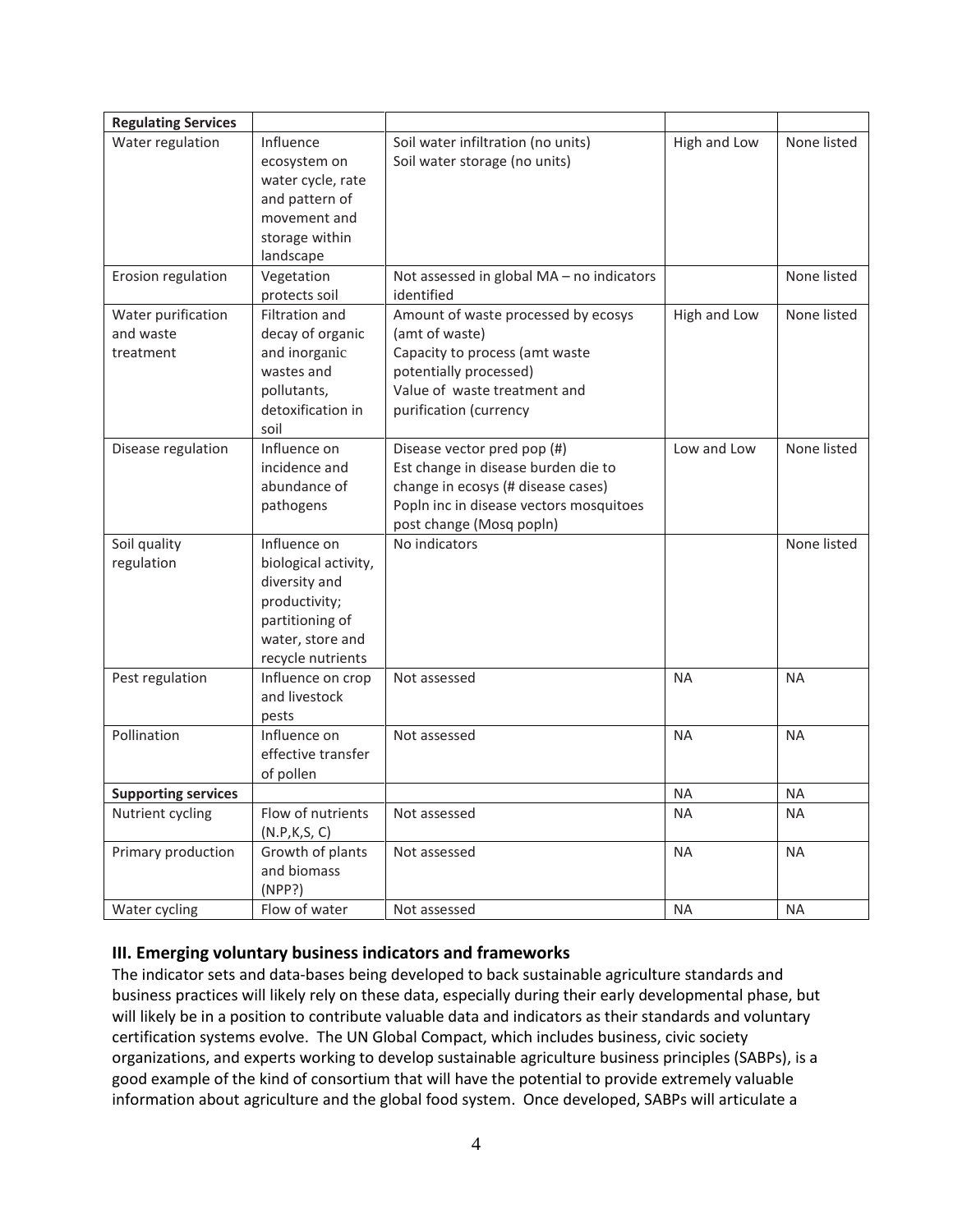common understanding and agreement on the resources, ecosystem services and socio-economic impacts needed to build resilience into agricultural supply systems and the markets they serve, provide a way for responsible businesses to satisfy the goals of the UN articulated in the Rio+20 outcome document (UN, 2012) and, provide a framework to further good practices and foster effective private and public sector policies and partnerships (UNGCO 2013). That effort uses the ISO 14001 Environmental Management System Standard that provides the basis for managing corporate sustainability globally (MacDonald 2005). Accordingly, SABPs will include commitments to pollution prevention, continual improvement in environmental performance, and compliance with all applicable statutory and regulatory requirements; and, will be highly compatible with (easily harmonized with) any sustainable agriculture standard that is ISO certified.



Environmental indicators and data sources being used by some of the leading groups developing sustainable agriculture standards including the draft standard being developed for the American National Standards Institute will be summarized in in the final report (Leonardo Academy, 2012). It will summarize some of the key players, indictor frameworks and modeling and analytic tools they are using and note how these rely on government data and tools at present. The Leo 4000 draft standard is typical of emerging business frameworks in that it uses a much simpler framework for indicators and goals (Social, Environmental, and Economic) than government-backed tools addressing MDGs. Subsets of indicators are applied within these three areas to account for the so-called triple bottom line. The environmental indicator set is currently divided into seven areas (Figure 1). At present, most efforts are in development and pilot phases that are developing both the approach and metrics to be used. The data needed to support such assessments is and will expand rapidly. Whether or how data might be made publically available is unclear. Many of the organizations currently working to develop business standards and tools to support them (eg: the Keystone Center (Field to Market, 2012), the Sustainability Consortium (TSC, 2012) have committed to developing transparent methodologies, tools, and strategies to promote creation and use of products and supply networks that address environmental, social, and economic imperatives. The Sustainability Consortium's Food Beverage and Agriculture Sector is focused on developing a Sustainability Measurement and Reporting System along with Category Sustainability Profiles (CSP) using life cycle methods and Key Performance Indicators (KPI) for product categories related to grains, beef, milk, packaged cereal, beer, bread, farmed salmon, wine, and cotton. The KPIs are intended to target regions and opportunities for improvement of the performance of individual product categories using scientific methods. The resulting tools are intended to foster communication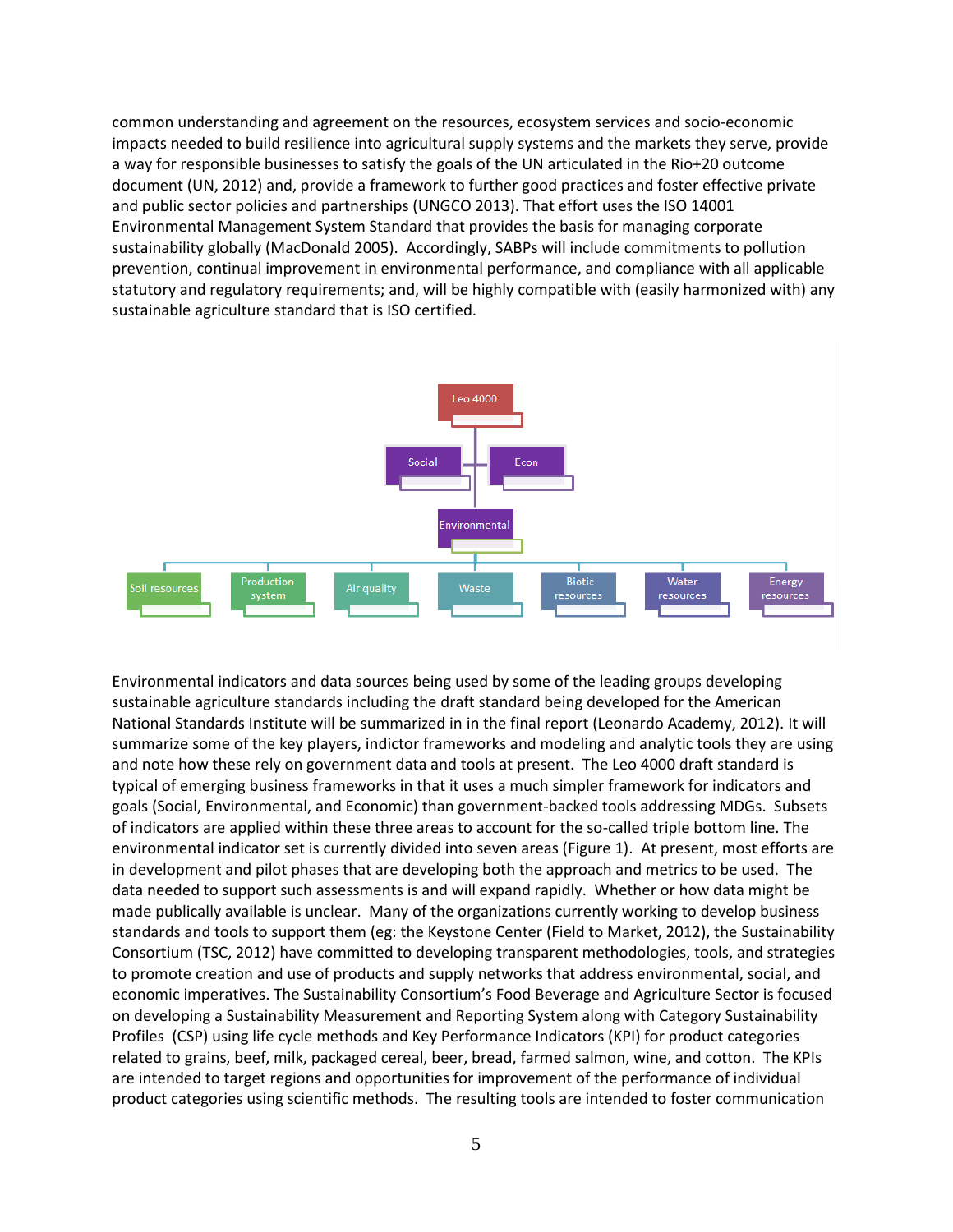between the buyer and supplier that will improve product sustainability across the value chain. Once created, TSC's 'Knowledge Products' are to be used by member organizations which include large multinationals like Walmart and PepsiCo (TSP's website, 2013).

#### **IV. Reliance on government resources and tools**

In the US, Government backed assessment tools are also influencing and enabling indicator use. Among these of high relevance to SI are tools developed by the USDA and EPA. The USDA Natural Resources Conservation Service (NRCS) has already adopted a framework that relates changes in resource status to anticipated change in ecosystem services in the form of the 'Conservation Measurement Tool' or "CMT" which was developed to implement the 2008 farm Bill. The CMT was deployed in 2009 to streamline eligibility to participate in Conservation Stewardship Program and evaluates conservation performance in crop-, pasture-, range-, and forest-lands. It is a comprehensive tool that evaluates operational conservation performance by recording the management practices applied using a spread sheet interface before scoring their performance in terms of air, soil and water quality, soil and water quantity, plant health, wildlife habitat and energy conservation using an expert system developed by NRCS staff (USDA, 2010). The CMT is an example of a practice based standard as scores are entirely driven by the management practices.

Several of the domestic sustainable ag business standards include greenhouse gas accounting that refers to or utilizes EPA data and/or modeling methods that parallel national efforts. For example, the Keystone group's Cool Farm Tool is being piloted internationally. The inventorying tool now under development by USDA combines biochemical process modeling with statistical weighting to estimate direct and indirect N<sub>2</sub>O emissions for croplands and grazing lands (USEPA 2013). That tool uses DayCent, a version of the CENTURY soil organic matter (SOM) model (Parton et al. 1998) to derive expected emission rates for dominant fertilization and rotation practices, soil types and climate regimes for all USDA Land Resource Regions and adjusts these results using factors generated through meta-analysis of empirical studies (USEPA 2013). DayCent was also used to develop the Carbon Management Evaluation Tool (COMET-VR and COMET-FARM), for voluntary reporting of GHG emissions for EPA in the US (COMET-VR, USDA-NRCS, 2009). The widespread use and established capability of CENTURY have led to the modeling of N<sub>2</sub>O emissions which are tightly coupled to SOC. This is a modification that grew out of adaptations of DayCent (Del Grosso et al. 2000) to assess the effect of agricultural land use activities on N2O emissions. Data and modeling expectations will grow as greenhouse accounting bodies are shifting towards a more comprehensive inventory of greenhouse gas emissions that include  $CO<sub>2</sub>$ , CH<sub>4</sub> and N<sub>2</sub>O sources. For agricultural systems this means that inventories will focus on N<sub>2</sub>O production because activities designed to address fertility and cropping practices contribute to 70.9 percent of the N<sub>2</sub>O emissions in the US, which represented about 7.2 percent of the total US greenhouse emission inventory for 2011 (USEPA, 2013).

#### **V. Transparency**

There are many ongoing efforts to develop sustainability indicators and interpretive frameworks for policy making and communication of information about the performance of programs, countries, industries or practices. Sustainability assessment tools provide perspective by allowing users to visualize phenomena, highlight trends, index dimensions of sustainability, quantify, simplify and analyze complex information (Singh et al. 2009). Our ability to use technical information to assess and inform SI efforts will depend upon the: 1) quality and character of the data used, 2) models used to extrapolate and synthesize that data 3) metrics or results derived from tools, 4) and the interpretation frameworks that have been developed for use by 5) various decision makers (individuals, businesses, policy makers, regulators).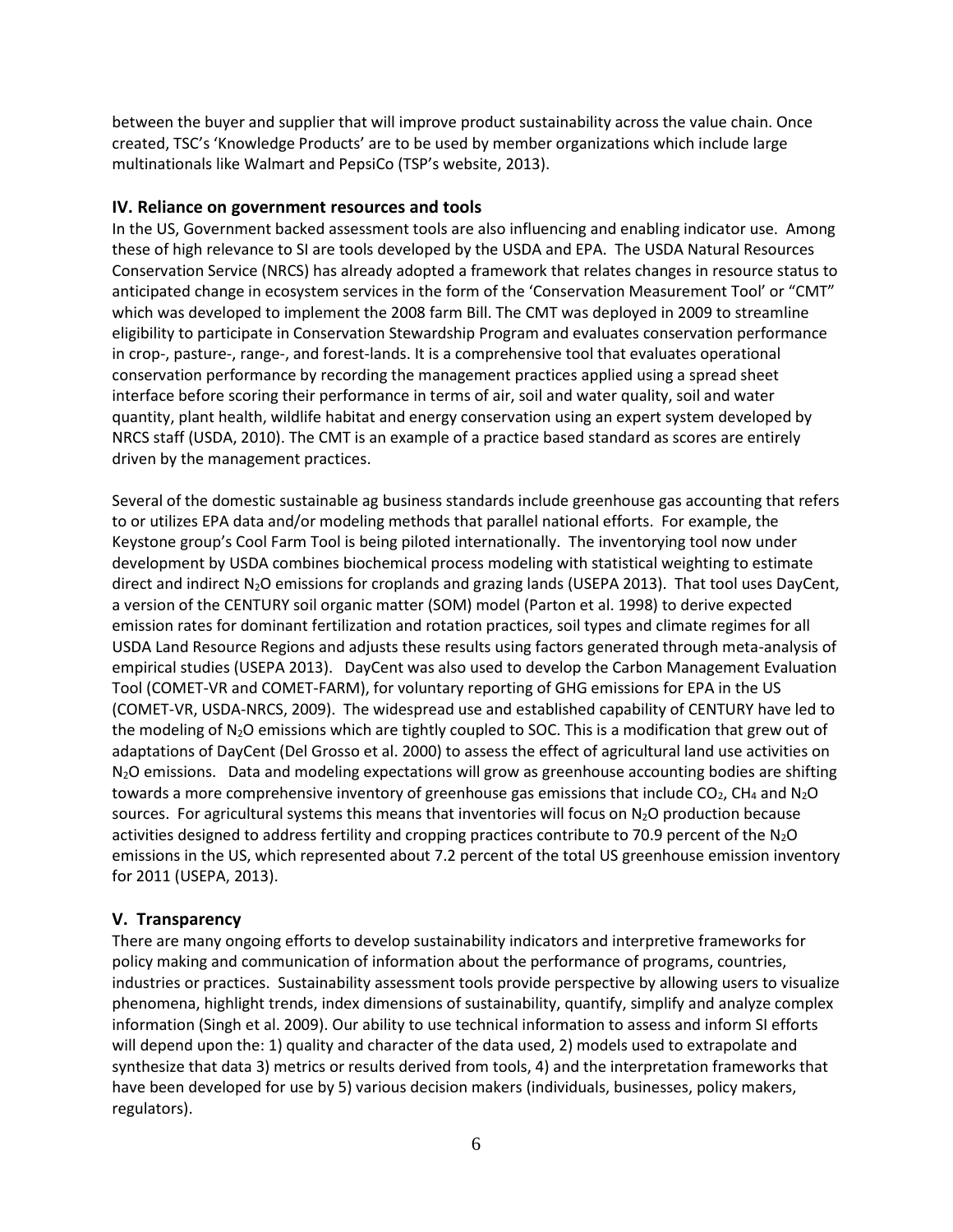To establish the kind of trust needed to build consumer confidence the framework and data used to assess sustainability will need to be shared with the public. The State of Sustainability Initiatives review, which was developed by the United Nations Conference on Trade and Development (UNCTAD) and the International Institute for Sustainable Development (IISD) under the auspices of the Sustainable Commodity Initiative (SCI), emphasizes that transparency is fundamental to the success of any voluntary sustainability initiative and that a more refined and developed information collection and dissemination process is needed to support this (Potts et al. 2010). The nearly universal adoption of sustainable development as a guiding principle for international institutions, governments, businesses, and civil society is, in part, due to the flexibility of indicator sets and frameworks. Unless data quality and outcomes instill confidence in the public, critics will continue to see sustainable development as a way to green-wash environmentally and socially destructive practices (Munshi and Kurian 2005). Several well-known critics of our contemporary agricultural system are skeptical about techno-social solutions to problems in sustainability. Some argue science-based approaches are arrogant and foolish (eg: Vitek and Jackson, 2005).

Hybrid systems of governance involving multiple organizations and extensive oversight to provide transparency in both standards setting and standards enforcement are emerging to fill the need for a participatory and globally integrated approach to ensure sustainable development (eg: Hatanaka, et al. 2012.). This type of standard making process has proliferated in response to advocates for sustainable agriculture that have shifted their efforts to focus on public-private governance after reforms of the 1980s and 1990s effectively limited the scope of government. As a formalized science–policy dialogue, the standards making process may provide a way to bring about needed structural changes by engaging civil society in a discourse that allows them to define constituents and targets of sustainability, wellbeing and quality of life and the actions needed to move towards these targets (Pinter et al. 2012). Frameworks to support standards and indicator systems require organizational capacity in that they are based on coordinated monitoring, statistical data collection and reporting systems to enable assessments.

#### **V. Indicators, data bases and assessment tools**

Data quality, data access and governance structures will play a large role in determining the relative success or failure of technocratic solutions. Ideally a common data gathering and reporting system will be devised that would allow various players including the public to assess market trends and the impacts of different initiatives. Indicators being used by some of these voluntary initiatives are reviewed along with core metrics as they might ultimately contribute to the kind of high-quality decision tools, data, and evidence that the *BioSight* project seeks to inform efforts to expand the capabilities for integrated bioeconomic modeling and tools that use micro-level data that is spatially-explicit. Future review will consider IFPRI's criteria for indicator selection which are that data have a high potential to: (1) improve calibration of existing models, (2) extend their analysis to address alternative policies for scaling up of sustainable and ecological intensification, and, (3) generate actionable policy recommendations on ecological intensification.

The World Resources Institute (WRI) reviewed MDG indicators and associated data sources (WRI, 2008). That comparisons of global to sub-global assessments found that indicators for provisioning services are far better developed and supported than are indicators related to regulating and cultural services, which they found to be weak overall. The WRI noted that indicator sets that were tailored for local application better reflected population priorities. Indicators of regulating services are weaker (less well developed) at the sub-global scale. For example, soil infiltration and soil water storage are potentially useful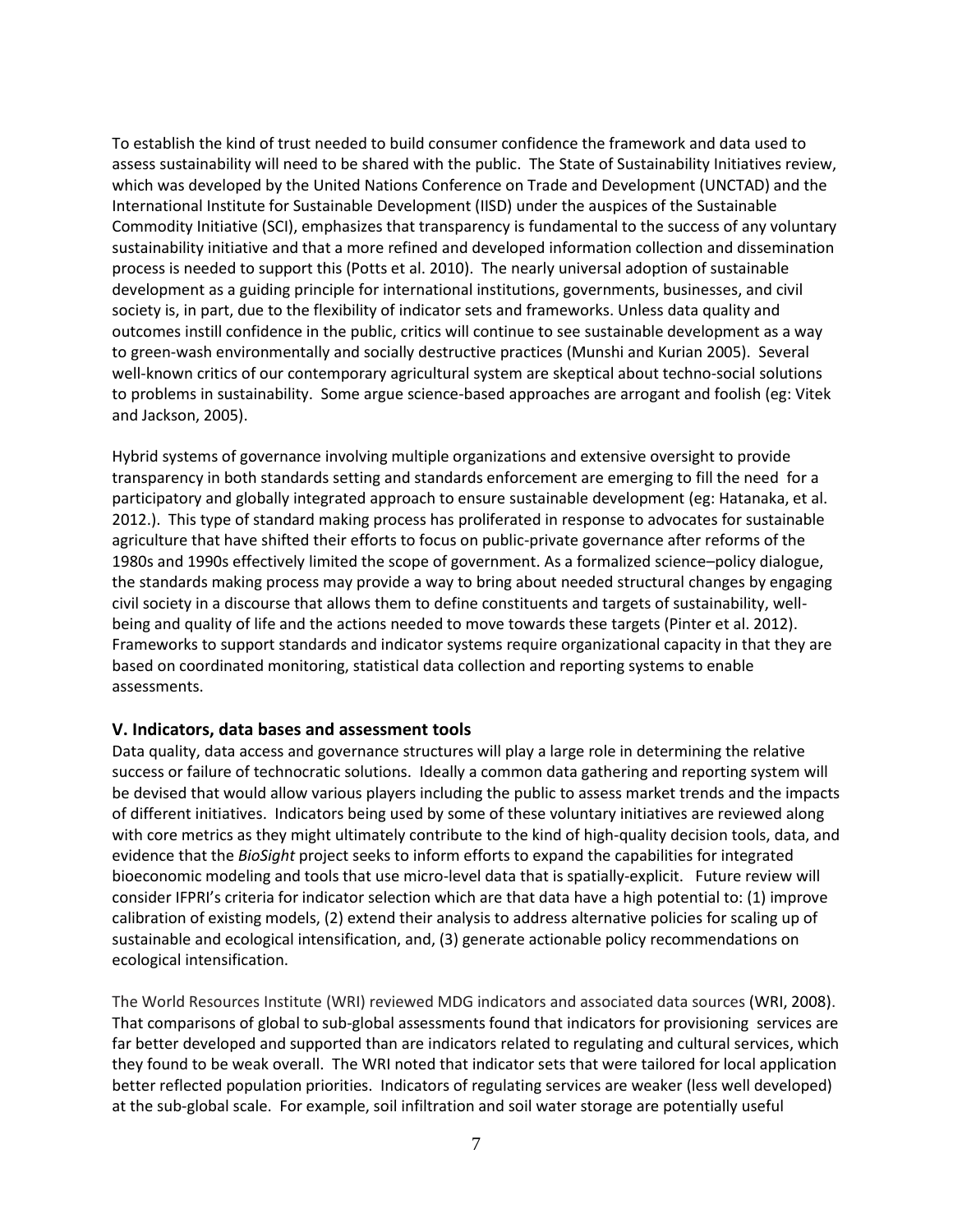indicators of water regulating services, but are not broadly supported by available databases. They note data are heterogeneous, and that data available for some sub-global assessments are not available for global application. This is quite common for cultural service and biodiversity indicators and for data on households, including consumption, population density, and agricultural needs and production. That report suggests that monitoring systems need to gather data at sufficient temporal and special scales and that disaggregated data that retains spatial information is of particular value. They note that: use of an ecosystem services framework requires information to be available at multiple spatial and temporal scales, the frequency of indicator measurement needs to be able to track flow of services , data must be made available in appropriate, ideally digital, formats and, be disaggregated and permit indicators to be normalized in ways that inform analysis and possible policy actions.

The H. John Heinz III Center for Science, Economics and the Environment reviewed environmental indicators in two 'State of The Nation's Ecosystems' reports designed to provide an impartial and comprehensive understanding of ecosystem state of and trends. By advancing indicator science, the effort sought to shift environmental disputes from arguments over data accuracy or appropriateness to policy debates based on mutually accepted data. These were managed reviews engaging hundreds of scientific experts (150 in 2002 and 300 in 2008) who identified a set of 108 indicators to tack the wellbeing of distinct U.S. ecosystems at national, regional and local scales. That review focused on condition and trends (outcomes) and policy relevance and noted data must meet high standards for quality and coverage across the nation and through time and be updated periodically as scientific understanding and applications evolve. Their indicators were divided into four main categories (Extent and pattern (24 indicators) Chemical and physical characteristics (30 indicators) Biological components (32 indicators) and, Goods and services (22 indictors). Table 2 summarizes indicators and data sources that have high utility for evaluation of sustainable intensification. That effort considered data sufficiency and assumed credible data would be National in scale and likely to be available in the future. Additional unstated assumptions were that data will be collected in the public interest and that National and State governments would be primary data holders/suppliers.

| Category                                    | Characteristic                      | <b>Farmland Indicators</b>                                                                                                               | Data sources                                                                                                                                                                                                                                                                               |
|---------------------------------------------|-------------------------------------|------------------------------------------------------------------------------------------------------------------------------------------|--------------------------------------------------------------------------------------------------------------------------------------------------------------------------------------------------------------------------------------------------------------------------------------------|
| Extent and<br>pattern                       | Extent                              | Total Cropland*<br>1.<br>The Farmland Landscape<br>2.                                                                                    | <b>Multi-Resolution Land</b><br><b>Characterization Consortium</b><br>and ESRI                                                                                                                                                                                                             |
|                                             | Pattern                             | 3.<br>Proximity of Cropland to<br>Residencest<br>4.<br>Patches of "Natural" Land in<br>5.<br>the Farmland Landscapet                     | <b>Multi-Resolution Land</b><br><b>Characterization Consortium</b><br>and ESRI                                                                                                                                                                                                             |
| Chemical and<br>physical<br>characteristics | Nutrients,<br>Carbon, and<br>Oxygen | 6.<br>Nitrate in Farmland Streams<br>and Groundwater*<br>а.<br>Phosphorus in Farmland<br>7.<br>a. Streams*<br>Soil Organic Matter*<br>8. | <b>USGS, National Water</b><br><b>Quality Assessment and</b><br><b>National Stream Quality</b><br><b>Accounting Network.</b><br>SOC: Natural Resource Ecology<br>Laboratory, Colorado<br>State University.)                                                                                |
|                                             | <b>Chemical</b><br>Contamination    | <b>Chemical Contamination</b><br>9.                                                                                                      | U.S. Geological Survey, National<br>Water<br><b>Quality Assessment Program.)</b>                                                                                                                                                                                                           |
|                                             | Physical                            | 10. Potential Soil Erosion<br>11. Soil Salinity<br>12. Stream Habitat Quality+                                                           | <b>USDA Natural Resources Conservation</b><br>Service. Coverage<br>data cover cropland and Conservation<br>Reserve Program lands, but not<br>pasture. Technical details: data are<br>based on an index that combines<br>information on soil characteristics,<br>topography, and management |

Table 2. Farmland indicators relevant to EI identified in the State of the Nations Ecosystems.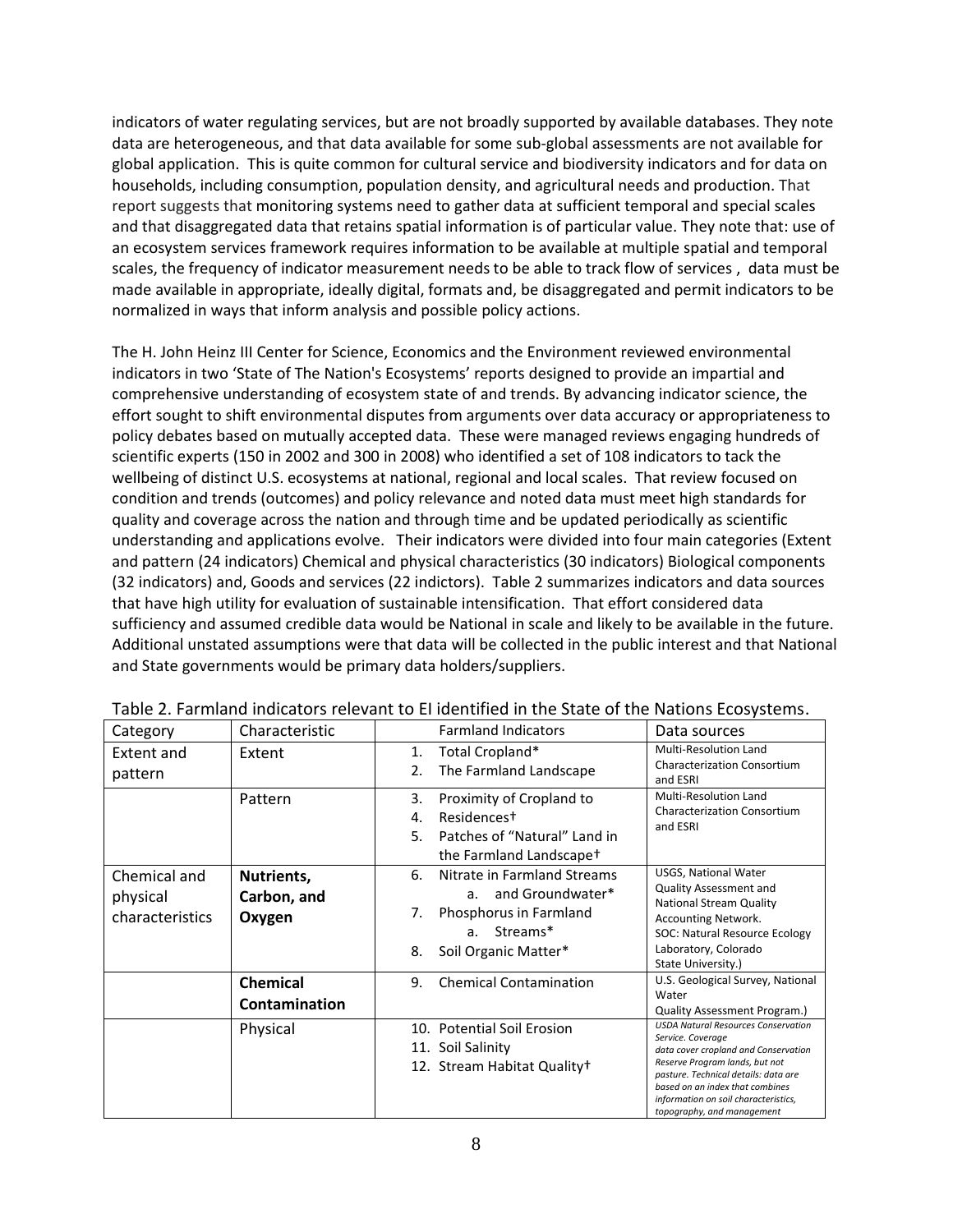|                          |                            |                                                                                                                                                  | activities<br>such as tillage practices and whether<br>crop residue is left on the field or not.                                                                                          |
|--------------------------|----------------------------|--------------------------------------------------------------------------------------------------------------------------------------------------|-------------------------------------------------------------------------------------------------------------------------------------------------------------------------------------------|
| Biological<br>components | Plants and<br>animals      | 13. Status of Animal Species in<br><b>Farmland Areas</b><br>14. Established Non-native<br>Plant Cover in the Farmland<br>Landscape $t$ $\dagger$ |                                                                                                                                                                                           |
|                          | Communities                | 15. Soil biological condition                                                                                                                    | U.S. Environmental Protection<br>Agency, Wadeable Streams<br>Assessment 2006. *stream<br>biota                                                                                            |
|                          | Ecological<br>Productivity | *They had nothing for farmland but<br>this is critical- why and cite the 'plant<br>growth index'                                                 | [NASA analysis by Terrestrial<br><b>Observation and Prediction</b><br>System (TOPS) / Ames Research Center,<br>NASA]. Coverage: lower 48 states.<br>Technical details: Data for 1982-2003 |
| Goods and<br>services    | Food, Fiber Water          | 16. Major Crop Yields<br>17. Agricultural Inputs and<br>Outputs*<br>18. Monetary Value of Agricultural<br>Production                             | USDA Economic Research<br>Service                                                                                                                                                         |
|                          | Recreation and<br>Other    | 19. Recreation in Farmland Areas                                                                                                                 |                                                                                                                                                                                           |

*\* Indicator refined since the 2002 State of the Nation's Ecosystems Report (original metric or metrics retained)*

*† Indicator redesigned since the 2002 State of the Nation's Ecosystems Report*

*‡ New indicator since the 2002 State of the Nation's Ecosystems Report*

#### **VI. Process based approach to developing data and tools**

Efforts like those being developed in association with USAID's 'Feed the Future' initiative that engage with country-led development programs that are tie to locally-important value chains are well positioned to improve agricultural productivity, expand markets and trade, and increase the economic resilience of vulnerable rural communities. Such strategic alliances are intended to ensure that 'research outputs – new technologies, management practices, varieties, and other tools – are locally relevant and reach farmers at scale'. The kinds of indicators and frameworks that will emerge to support these efforts are a good fit with IFPRI's Harvest Choice project, Collective Action and Property Rights, and Natural Resource Policies efforts and are likely to be of greater value to the Biosight effort. Promising indicators, frameworks and data sources that are being used or discussed in the primary literature will be reviewed for the final report. We will concentrate on indicators that have high utility to small holder agriculture, many of which have been identified through participatory efforts as metrics that have meaning to small farms and localized contexts. Development and use of such indicators might reduce the concern that some have about sustainable intensification, which ultimately pits the economy against the environment with the environment ultimately and inevitably losing out (Caccia, 2001). These indicators will support alternative conceptions of SI which place a higher value on natural capitol, recognizing it to be finite and a public good, wherein increases in production are achieved by 'ecological intensification' (EI) through adoption of biologically based management and increased diversification. While EI is not anti-global, it would constrain 'unecomomic' growth to sustain provisioning services and focus efforts to expand production to satisfy the basic needs of the poor. They might also address the critique of SI suggesting that its champions have promoted a neoliberal, free trade agenda to strengthen industrialized agriculture without regard for the people or places where food is produced, processed or consumed (Koc 2011, Patel 2009). The EI approach is a better fit with food sovereignty efforts which have been proposed as a way to provide for long-term food security wherein food is seen as a basic human right and nations are encouraged to maintain and develop the capacity to meet their productive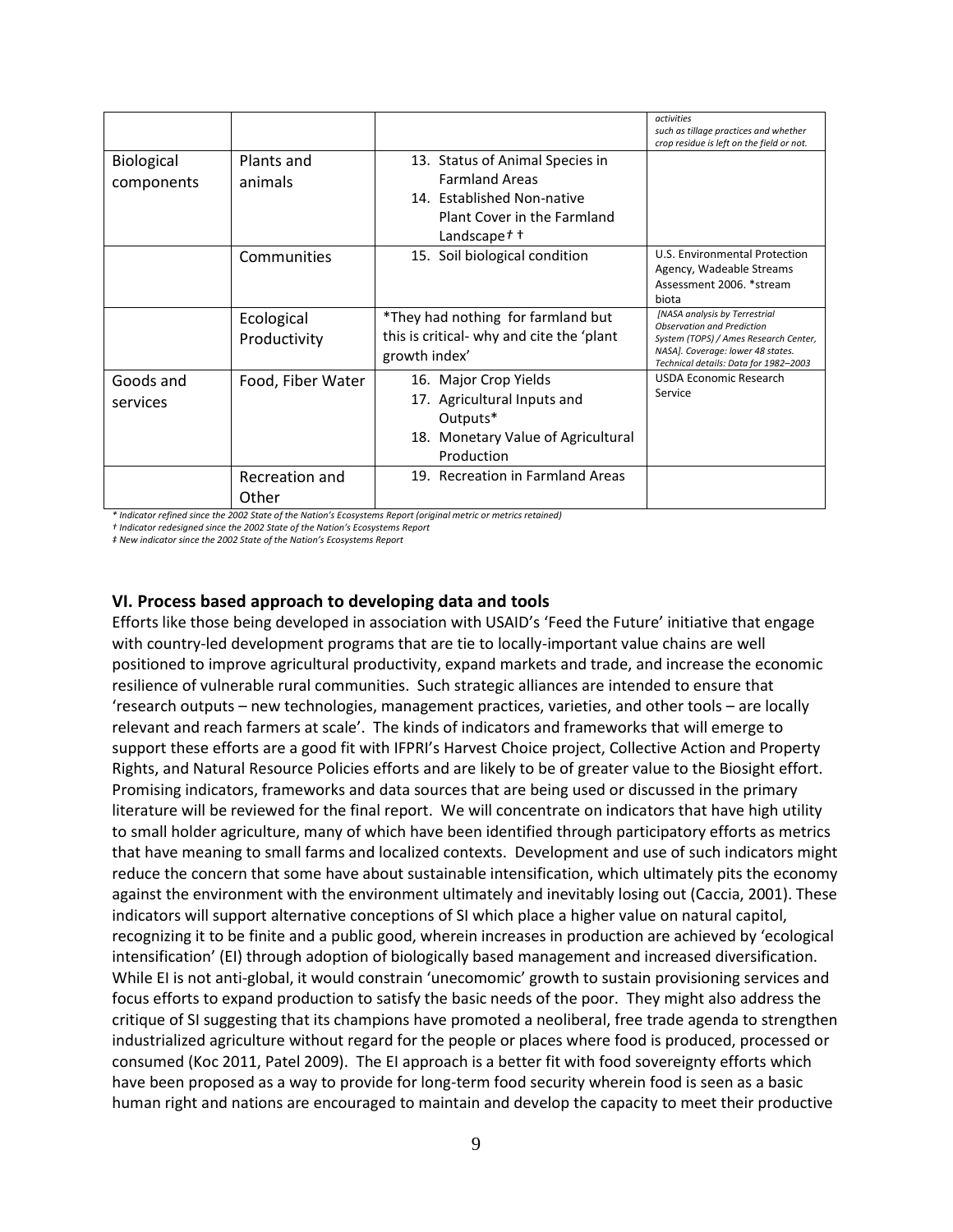and cultural food needs (Via Campesina 1996; Schanbacher 2010; Rossett and Martinez, 2010). The food sovereignty movement is a transnational agrarian movement that has grown rapidly to oppose the expansion of corporate food regimes and allow farmers and consumers to determine their own food system destinies (McMichael 2009, Claeys, 2012). Accordingly, EI tactics and indicators are compatible with civic movements like the food sovereignty movement that would shift the goal of development from growth to well-being. This distinction between SI and EI approaches to indicator development may be of use because indicator frameworks are organized around principles, goals and desired outcomes. This presents a significant challenge it is in the lesser developed countries where fine-scale data is most lacking. Mueller et al. (2012) identified resource endowment, nutrient management, water use and climatic factors as those determining productivity on the global scale noting the relative importance of each factor varies based on the spatial characteristics under evaluation.

In the complex and heterogeneous conditions that characterize much tropical smallholder agriculture, some argue for participatory approaches in designing indicator systems. Proponents claim that substantial participation from knowledgeable end-users is required if systems are to be relevant and usable. Approaches can be divided into those whose goal is designing and assessing potential impacts of new technologies and those whose goal is monitoring and evaluation of current systems.

On the one hand, indicators are relevant in designing targeted approaches for distinct niches. A 2008 edebate sponsored by the Future Agricultures Consortium between experts on SI in Africa revealed a near universal condemnation of "blanket" approaches and recommendations. In the highly heterogeneous world of African agriculture, the one-size-fits-all approach has failed (Scoones, 2008). Important and linked farm differences which have been cited are: soil responsiveness to inputs as affected by inherent soil quality, management and climactic factors, regional population density, livestock presence and type, cash or subsistence crop production orientation, access to inputs such as organic materials, fertilizers, improved seeds and labor, wealth of the farm household, access to markets and storage facilities and preferred crops (e.g. Tittonell et al., 2005; Sileshi et al., 2010; Giller et al., 2011, Vanlauwe et al., 2011). Integrated Soil Fertility Management (ISFM) is a paradigm promoted by the Institute for Tropical Soil Biology and Fertility (TSBF) which has gained wide currency. The ISFM concept is based on the idea of maximizing input efficiency by blending use of inorganic and organic fertilizers and improved germplasm in a way that makes sense for local soil needs and input constraints (Vanlauwe et al., 2011). Giller et al. (2011) have designed a conceptual framework called "Nutrient Use in Animal and Cropping systems – Efficiencies and Scales" (NUANCES) which aims to model farming system complexities in order to identify what they term "best-fit" technologies in the ISFM paradigm. This framework, formed around the authors' work chiefly in highly populated areas with reliable rainfall and high agricultural potential, involves a detailed description of the local context, data from which is used to group farms into typologies, through qualitative (key informants, local experts) or quantitative (multivariate statistics) means. A small number of "typical" farms from each class are selected for in-depth analysis of nutrient flows, the data from is used to produce "virtual farms" in which different allocation scenarios can be tested. This testing is done with the input of farmers and the virtual farms are altered iteratively based on farmers' input. The refined models and different resource allocation scenarios are used in farmer groups to discuss intensification approaches (Giller et al., 2011). Using this "participatory modeling" approach research teams can collaboratively identify niches for suitable improved technologies, predict important tradeoffs (i.e. Rufino et al., 2011), assess technology feasibility to various types of farmers and identify areas where government support will be needed (i.e. Vayssieres et al., 2011).

A similar approach involves using the process of indicator selection as a tool for building consensus between farmers and researchers, a necessary precondition to the collective action needed in real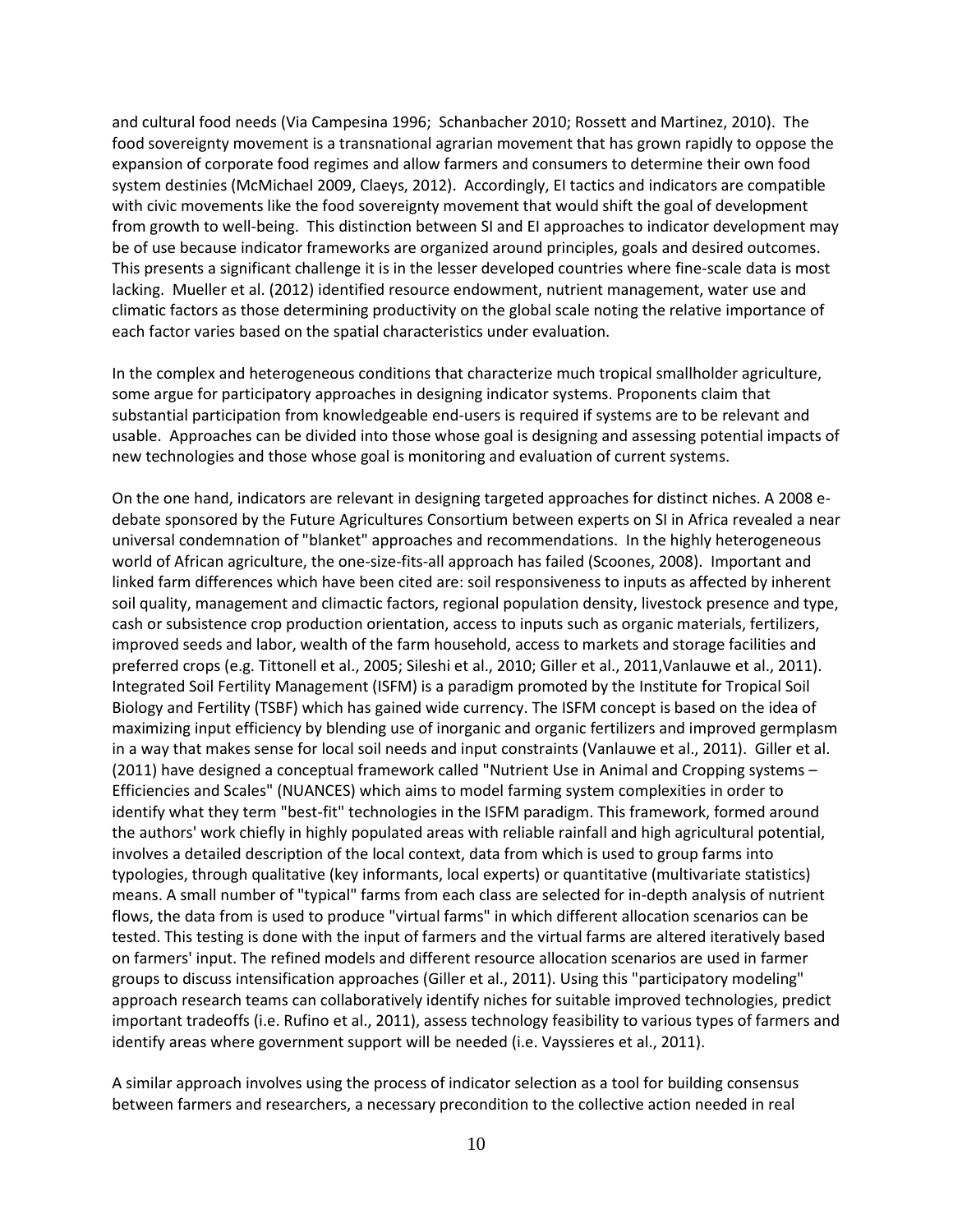integrated farming system change (Barrios et al., 2006). The goal is the creation of a common language between stakeholders of what "sustainable" consists of and is identified by, as in countries with overstretched extension services and few soil analysis labs most monitoring and evaluation will likely be done by the farmers themselves. Proponents of a participatory process of indicator selection reason that this will be more effective if indicators grow out of and are stream-lined with local soil knowledge (Barrios et al., 2006). In addition, often traditionally used indicators are highly adapted to the complex system they were developed in (Altieri, 1991). The process borrows methods from ethnopedology to inventory soil knowledge and identify important local indicators of soil quality (LISQ) such as soil color and indicator plants and integrate them with scientific indicators such as pH, CEC or total soil C (e.g. Erkossa et al., 2004; Mairura et al., 2006; Barrios et al., 2006; Dawoe et al., 2011). There is no standardized process, but the method developed by Barrios et al. (2006) is representative of most approaches. The method, developed in Latin America and also introduced into East Africa, involves two steps. Firstly, scientists along with farmers and extension agents work to identify relevant soil quality indicators for an area, define critical levels and get the main limitations of the system in question. Secondly, researchers then form this information into a local soil-quality monitoring system, which is critiqued by users and revised until it is accepted. Chosen indicators are ranked as to how quick they are likely to change, helping farmers to see when to look for results and to have an idea what will change and what won't. The overall goal is to have a locally-adapted soil quality monitoring system, accepted and usable both by farmers and researchers, that can be used as decision support tool. The system is presented at "soils fairs" around the area, in which a larger group of farmers is trained to use the system and encouraged to comment on its accuracy and relevance. Barrios et al. (2006) find that the general framework was easily adaptable to both Latin American and East African smallholder conditions, where it was useful for quickly helping farmers learn to monitor their soils.

#### **VII. Dominant environmental indicators related to food, water, land and energy**

#### **Food (Provisioning Services)**

As has been noted, data and indicators related to provisioning services, or more commonly 'goods and services' including food production are the best developed metrics for SI. These are supported by numerous global entities and being strengthened by remote sensing. Advocates for SI methods argue that we must be able to quantify food production capacity on every hectare of current farmland in a consistent and transparent manner to guide policy and management (Cassman et al, 2013). At present, important data bases (eg: OECD environmental indicators) report cropped area devoted to major crops or livestock (often reported as area or extend of ag land), and crop demands for inputs (Tables 1 and 2).

Both yield potential and water-limited yield potential have been proposed indicators for use under irrigated and rainfed conditions where the differences between these theoretical yield levels and those achieved in farm fields define 'yield gaps' where SI efforts might pay off. Cassman et al. used empirical methods to estimate yield potential from 90 to 95th percentiles of farmers' yields, maximum yields from experiment stations, growers' yield contests or boundary functions in three countries and compared these with estimates of potential or water-limited yields derived from models. They outline a tiered approach that employed crop growth simulation models to fill data gaps within homogenous climate zones. Their methods are consistent with others performing simulations for dominant soils and cropping systems and is fully consistent with case study methods that can adapt accounting frameworks to describe situational dynamics. Critics of this approach (Titonell and Giller, 2013) suggest that a paradigm of ecological intensification focused on yield potential, soil quality and precision agriculture may not benefit smallholder farmers. They argue that continued cropping without sufficient inputs of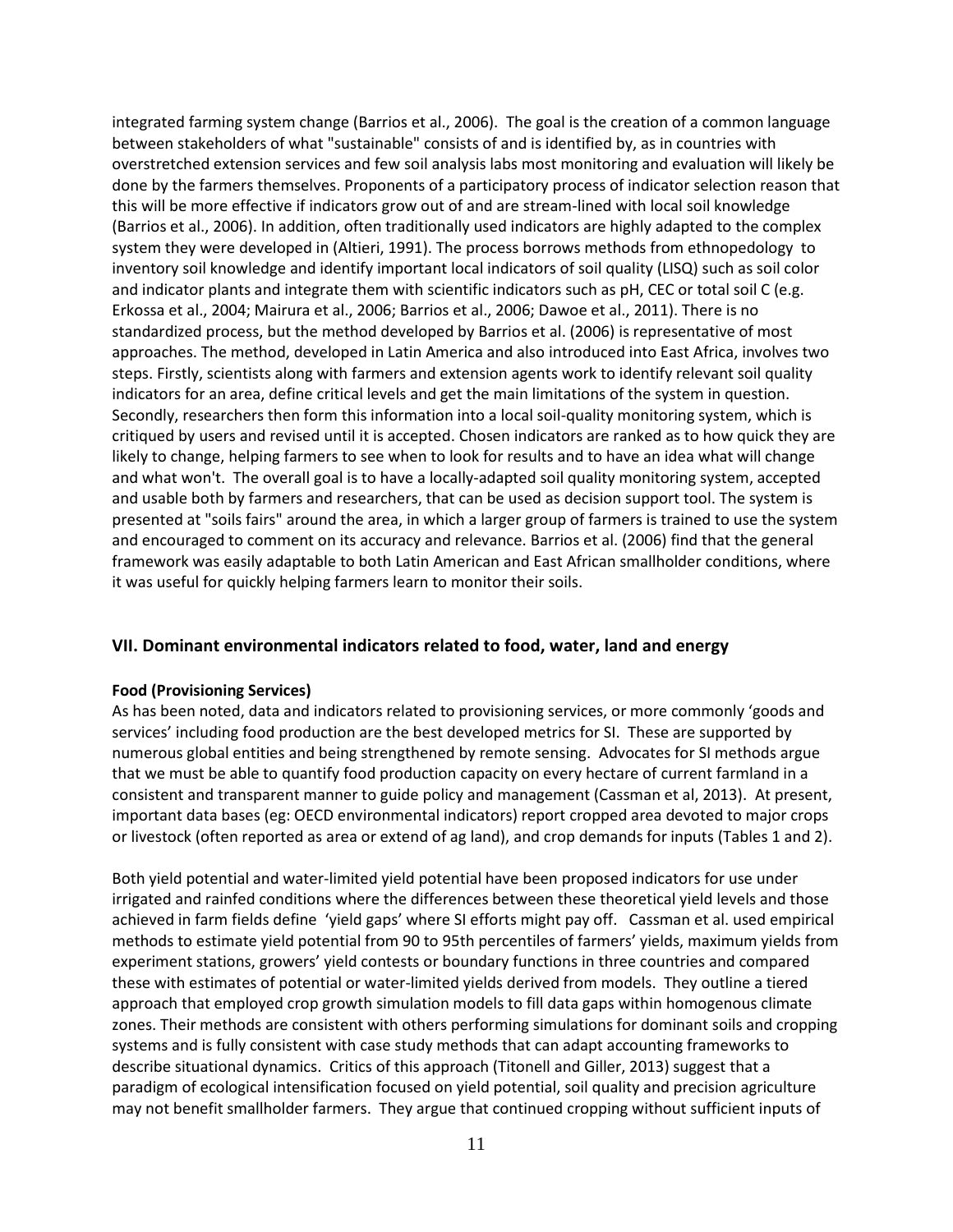nutrients and organic matter will degrade soils and that after leveraging increased fertilizer and labor without reward would be worse off than before such interventions.

#### **Water**

Dominant metrics for water track quantity and quality which is important for agriculture as it relies on and impacts both of these factors. Water quality and quantity indicators and water cycle indicators are needed to evaluate the ecological impact of agriculture. Agriculture depends on water as plants have high water content and require it for growth and as a result water use by agriculture impacts stocks and flows directly through water removal. Agriculture also impacts the water cycle by influencing water flow as the majority of water consumed by society percolates through the soil. Water movement into and through the soil is important contributor to filtration and water store. Agriculture can have negative effects on water by reducing water quantity and quality, and water holding and filtering capacities. These negative effects on water are connected to soil erosion, nutrient depletion, and pesticides inputs, and are strongly correlated with the high ratio of world land degradation, estimated to be around 40% of the agriculture land (Bossio, et al. 2009). The World Bank (1995) and FAO (1994) have produced documents to guide societal actions to improve water quality in agricultural and other systems. Many of the current set of agri-environmental indicators recommended by OECD (2004) are linked to water quality and quantity. Most emerging Business standards consider water used to produced crops (irrigation), some include indicators of quality and water cycle function (infiltration and filtration). Of promise are management-based indicators that can be related to water protection. If these are fast and easy to measure on farm using simple and cheap tests, important properties like water holding capacity, resistance to soil erosion, prevention of nutrient, and water runoff, can be tracked. The water quality indicators for SI may be monitored by measuring pH, phosphate, turbidity, dissolved oxygen, chlorine, ammonia, and coliforms.

#### **Land and Soil Quality**

After food production, indicators tracking arable land available for production are the next most-tracked factor of sustainability. Area and status (potential for erosion or salinization, nitrogen and phosphorus inputs) are commonly tracked in international databases. Emerging business standards also include soil quality and place an emphasis on biotic health because soil biodiversity has been cited as an essential contributor to sustainable intensification from the concepts inception (see Swift, 1997 and contents therein).

Indicators of soil health provide some of the core metrics for public and private entities seeking to monitor sustainability because soil lies at the heart of the Earth's life, sustaining the 'Critical Zone' where the pedosphere provides the fragile interface between the atmosphere, lithosphere and hydrosphere (Dietrich and Perron, 2006; Wilding and Lin, 2006). As a relatively non-renewable resource, soil contributes uniquely to the earth's provisioning services (Millennium Ecosystems Assessment, 2005) and is currently threatened by soil acidification, salinization, desertification, organic matter depletion, compaction, nutrient loss, chemical contamination, landslides, and erosion (Batjes, 1996; Millennium Ecosystems Assessment, 2005; UNEP, 2007). Concern for the soil has increased interest in monitoring and management to protect this vital resource. Areas in need of research include the development of: 1) indicators of soil health that quantify resource stocks, fluxes, and transformations, 2) methods to relate indicators of soils' 'natural capital' to ecosystem services, and 3) integrative tools that draw on data, standards and indicators to allow decision makers to better steward the soil (Yaalon and Yaron, 1966; Tugel et al. 2006; Robinson et al. 2011). Efforts to develop effective decision making frameworks will vary with the amount and quality of soils information that is available, the institutional and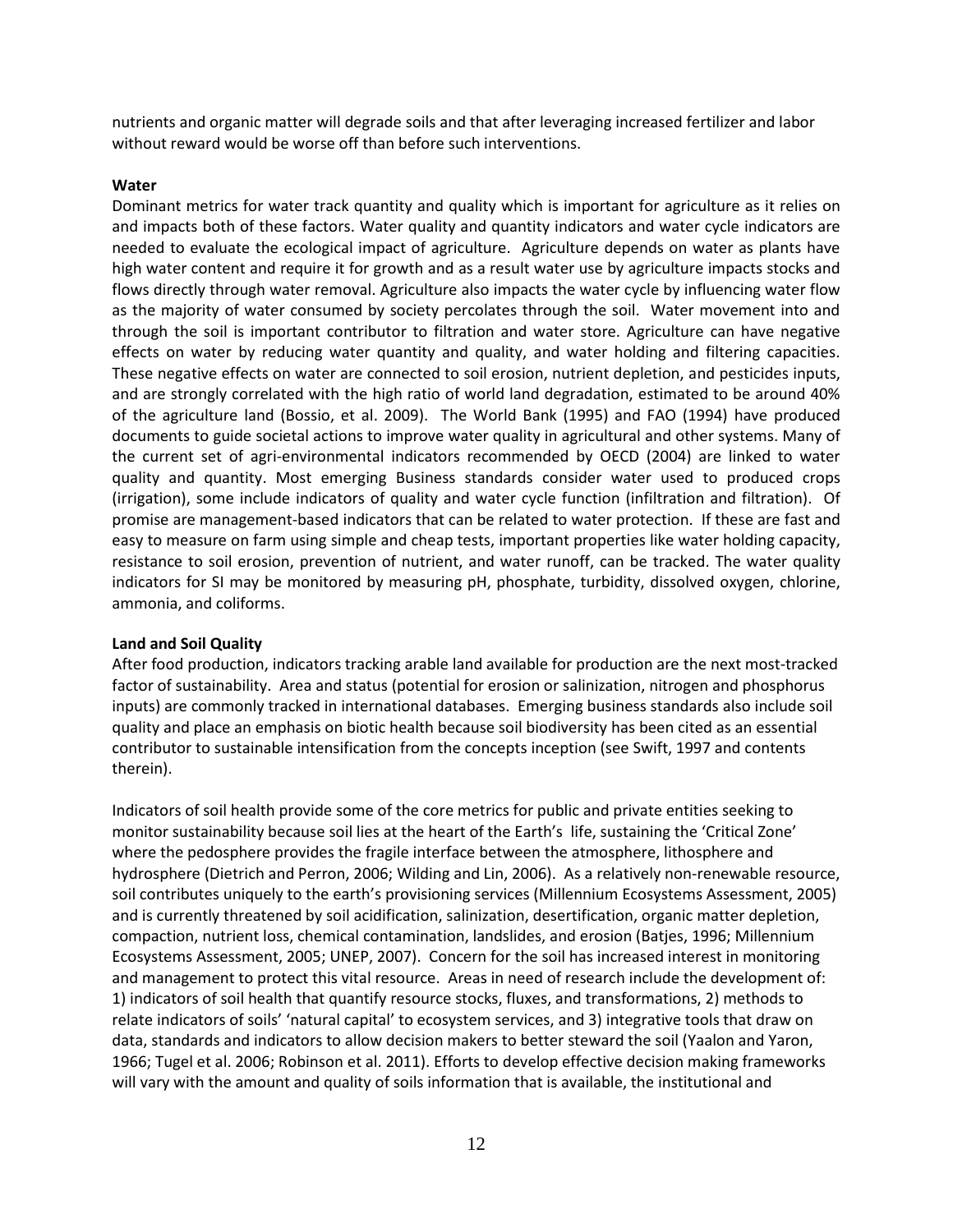organization capacity of information producers and suppliers and, with the context and scale for decision making.

Several of the groups working on voluntary sustainable agriculture standards are looking at the Soil Management Assessment Framework or 'SMAF' as one way to quantify soil quality (Andrews et al., 1994). The SMAF relates measured indicators to anticipated ecosystem services and so could satisfy desires to document benefits. The SMAF uses soil physical, chemical and biological indicator data to assess management effects on soil function using a three-step process for (1) indicator selection, (2) indicator interpretation and (3) integration into an index. Proposed methods for indicator development and calibration are being used to refine relationships between indicators and outcomes (eg: Weinhold et al. 2009; Stott et al. 2012). This is fortunate as non-government organizations have expressed interest in using the SMAF to backstop business-backed sustainable agriculture standards. To achieve their potential soil health indicators and assessment frameworks like SMAF they will need to relate changes in indicator state to outcomes including changes in soil productivity, water quality, air quality and biodiversity.

Assessments of soil status will also increasingly rely on inventories of soil organic carbon (SOC), which is a core metric of soil condition that is also important for climate change modeling as it is one of the main components of greenhouse gas (GHG) accounting frameworks. Global estimates of soil organic C stocks have been guided by the Intergovernmental Panel on Climate Change (IPCC, 2006). The IPCC methods to estimate soil organic C stocks are ranked in Tiers, from which Tier 1 estimates are based on Land Use Change factors multiplied by a reference SOC stock (eg: IPCC, 2006), but the spatial resolution is limited and thus their contribution to local decision making. For global spatial layers on soil parameters, the most recent and complete dataset is available as the Harmonized World Soil Database (HWSD) (FAO/IIASA/ISRIC/ISSCAS/JRC, 2009). The HWSD provides the most recent and complete dataset for global soil layers. It was developed through partnership between the Land Use Change and Agriculture Program of the *International Institute for Applied Systems Analysis* (IIASA) and the *Food and Agriculture Organization of the United Nations* (FAO) in collaboration with the *International Soil Reference and Information Centre* ISRIC) -World Soil Information, the European Commission Joint Research Centre (JRC) and the *Institute of Soil Science, Chinese Academy of Sciences* (ISSCAS). The amended dataset provides the organic C density (t ha<sup>-1</sup>) for the topsoil (0-30 and 30-100cm depth) at the 1km and 10km scales. The evaluation of estimates based on the HWSD Version 1.1 revealed that bulk density is the most influential variable for estimating C stocks and mainly responsible for the differences between estimates. Most affected from the variability in bulk density are SOC stocks in areas with soils which are high in organic C. For more on this consult Hiederer and Kochy, 2011. Tier 2 methods estimate C stocks based on local soil and weather conditions under specific management practices; Tier 3 methods use modeling techniques which describe local soil and climate conditions in their subroutines (Smith et al. 2012a).

Agricultural systems are responsible for the large amounts of reactive N that enters the global N cycle (Smith et al 2012b) and derived from industrial synthetic N fixation. Estimates of global N stocks and fluxes are important to determine the productive capacity of soils and to design tools to monitor and mitigate its negative effect on greenhouse gas emissions and water quality. Efficient N management will involve the coupling of the C and N cycle as their processes are interrelated. Major global indicator frames do not at present account for N use as effectively as they need to.

The importance of animal and green manures to improve physical, chemical and biological soil properties is largely acknowledged. The limited access to industrial-based inputs in developing countries forces the integration of livestock-based operations that recycle nutrients within the system. Often, the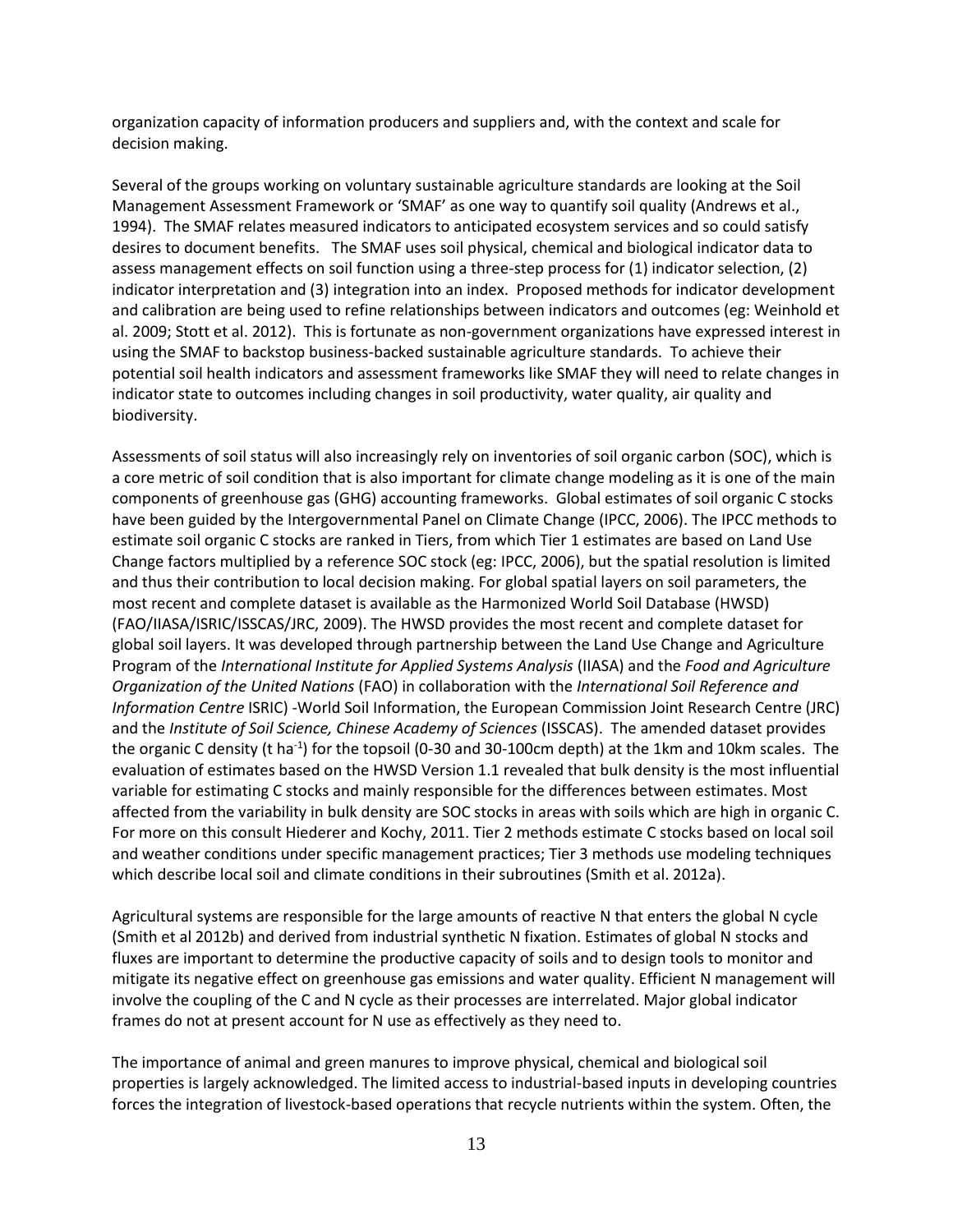long-term use of animal manure and when applications are excessive, soil P accumulation or build-up occurs leading to P runoff and water quality problems (Edmeades 2003). The use of inorganic P sources is generally guided through soil testing, this becomes more of a challenge with it comes to P management in livestock-based systems. International indicator frames do not track this but many of the management-based assessment tools (eg: the NRCS CMT and emerging business standards do). Our ability to estimate credits with any kind of spatial precision will depend upon development of modeling tools. Efforts to do this using process models like Century, RUSLE2 and EPIC are ongoing.

To support spatially explicit modeling we will need to disaggregate soil maps or collect local data. Within the United States, federally supported soil protection and soil mapping efforts have established a strong basis for soil conservation and management founded on soil classification. The United States Department of Agriculture (USDA) soil classification system (Keys to Soil Taxonomy, 2006) relies on taxonomy that emphasizes pedogenesis where a soil type or reference group is related to the climate and substrates contributing to soil formation. Taxa can be weakly related to function through this information but only at a relatively coarse (great group level) (Mueller et al. 2010). This is why individual properties (texture, organic matter, pH) are frequently used as indicators of soil function and why Tugel et al. (2005) have proposed that national efforts should focus on developing methods to map and manage 'dynamic soil properties.' That work outlined the data and information systems that would be needed to backstop an indicators framework based on soil health that answers Robinson et al.'s (2011) call for indicators that can track changes in natural capitol and soil-dependent services. Related efforts will greatly enable indicator-based frameworks by providing needed benchmarks and interpretations.

## **Energy and Climate**

Energy related metrics for agriculture are becoming more common and more important. The MA tracked fuel but emphasized renewable sources. Raising costs and awareness of energy have prompted business standards to include energy as a way to normalize production. For example the Field to Market calculator considers BTU/bu corn and greenhouse gas emissions derived from seed, fertilizer, lime, tillage, etc. Use of renewable sources of energy is essential for EI. Agriculture has become increasingly dependent on direct and indirect uses of fossil resources to increase food production since the 1960s. The relationship between energy input and energy output in yields is non linear (Woods, et al. 2010), and there is high inconsistency in the calculations of output/input energy balance in the literature (Zegada-Lizarazu, et al. 2010). At present, there us 'un-economic' use of fossil fuels promoted largely by government's subsidies for energy particularly in developed nations. Ideally, appropriate SI indicators for agri-energy relations would support policy to maximize energy return on investment (EROI).

## **VI. References (to be updated)**

- Andrews, SS et al. 2004. The soil management assessment framework: A quantitative evaluation method. Soil Sci. Soc. Am. J. 68:1945-1962.
- Bajtes, NH. 1996. Global assessment of land vulnerability to water erosion on a  $\frac{1}{2}$  by  $\frac{1}{2}$  grid. Land Degradation and Dev. 7:352-365.
- Beddington et al. Agriculture & Food Security

## 2012, 1:10 <http://www.agricultureandfoodsecurity.com/content/1/1/10>

Beddington, J.R., Asaduzzaman, M., Clark, M.E., Fernandez Bremauntz, A., Guillou, M.D., Howlett, D.J.B., Jahn, M.M., Lin, E., Mamo, T., Negra, C., Nobre, C.A., Scholes, R.J., Van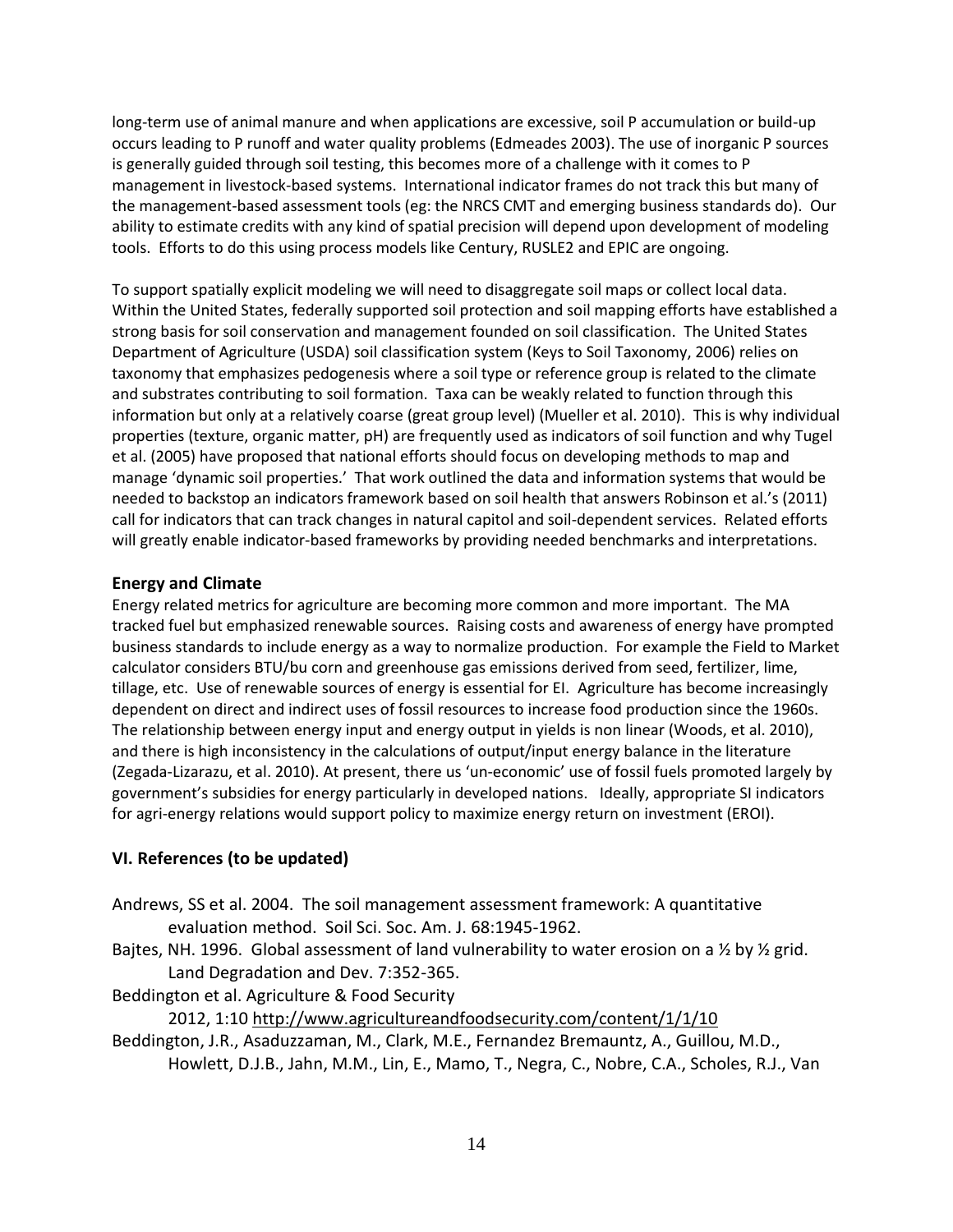Bo, N., Wakhungu, J., 2012. What next for agriculture after Durban? Science 335, 289– 290.

- Butler, R. A. (2008). ). U.S. biofuels policy drives deforestation in Indonesia, the Amazon. [www.Mongabay.com](http://www.mongabay.com/) Accessed December, 2009.
- Cassman, K.G., 1999. Ecological intensification of cereal production systems: Yield potential, soil quality, and precision agriculture. Proc. Natl. Acad. Sci. U.S.A. 96, 5952–5959.
- Cassman, K.G., Dobermann, A., Walters, D.T., Yang, H.S., 2003. Meeting cereal demand while protecting natural resources and improving environmental quality. Ann. Rev. Environ. Resour. 28, 315–358.
- Cassman, K.G., Grassini, P., van Wart, J., 2010. Crop yield potential, yield trends, and global food security in a changing climate. In: Rosenzweig, C., Hillel, D. (Eds.), Handbook of Climate Change and Agroecosystems. Imperial College Press, London, pp. 37–51.
- De Schutter 2010. Agroecology and the Right to Food", Report presented at the 16th Session of the United Nations Human Rights Council [A/HRC/16/49], 8 March 2011
- Del Grosso, S. J., W. J. Parton, A. R. Mosier, D. S. Ojima, A. E. Kulmala, and S. Phongpan. 2000. General model for N2O and N-2 gas emissions from soils due to dentrification. Global Biogeochemical Cycles 14:1045-1060.
- Dietrch, WE, and JT Perron, 2006. The search for a topographic signature of life. Nature. 439(7075):411-418.
- Drinkwater, LE et al. 1996. Potentially Mineralizable Nitrogen as an Indicatos of Biologically Active Soil Nitrogen. Pages 217-229 in JW Doran and JE Jones, Eds. Methods for Assessing Soil Quality. SSSA, Inc., Madison, WI.
- Edmeades, D.C. 2003. The long-term effects of manures and fertilisers on soil productivity and quality: a review. Nutrient Cycling in Agroecosystems 66:165-180.
- FAO/IIASA/ISRIC/ISSCAS/JRC, 2009. Harmonized World Soil Database (version 1.1). FAO, Rome, Italy and IIASA, Laxenburg, Austria.
- FAO/IIASA/ISRIC/ISSCAS/JRC, 2012. *Harmonized World Soil Database (version 1.2)*. FAO, Rome, Italy and IIASA, Laxenburg, Austria.
- Foresight, The Future of Food and Farming: Challenges and Choices for Global Sustainability. Final Project Report (Government Offi ce for Science, London, 2011).
- Godfray et al. 2011. Linking climate, policy and food. Science. 33125
- Godfray, H.C.J., Beddington, J.R., Crute, I.R., Haddad, L., Lawrence, D., Muir, J.F., Pretty, J., Robinson, S., Thomas, S.M., Toulmin, C., 2010. Food security: the challenge of feeding 9 billion people. Science 327, 812–818.
- Hatanaka, M. et al. 2012. A tripartite standards regime analysis of the contested development of a sustainable agriculture standard. Agriculture and Human Values 29.1:65-78.
- Hiederer, R. and M. Köchy. 2011 Global Soil Organic Carbon Estimates and the Harmonized World Soil Database. EUR 25225 EN. Publications Office of the European Union.79pp.
- IPCC. 2006. 2006 IPCC guidelines for national greenhouse gas inventories. Prepared by the National Greenhouse Gas Inventories Programme, Eggleston H.S., Buendia L., Miwa K., Ngara T., and Tanabe K. (eds).

Keys to Soil Taxonomy, 2005. Tenth Edition USDA NRCS.

Knoke, Thomas, et al. 2012. "How can climate policy benefit from comprehensive land-use approaches?." Frontiers in ecology and the environment 10.8: 438-445.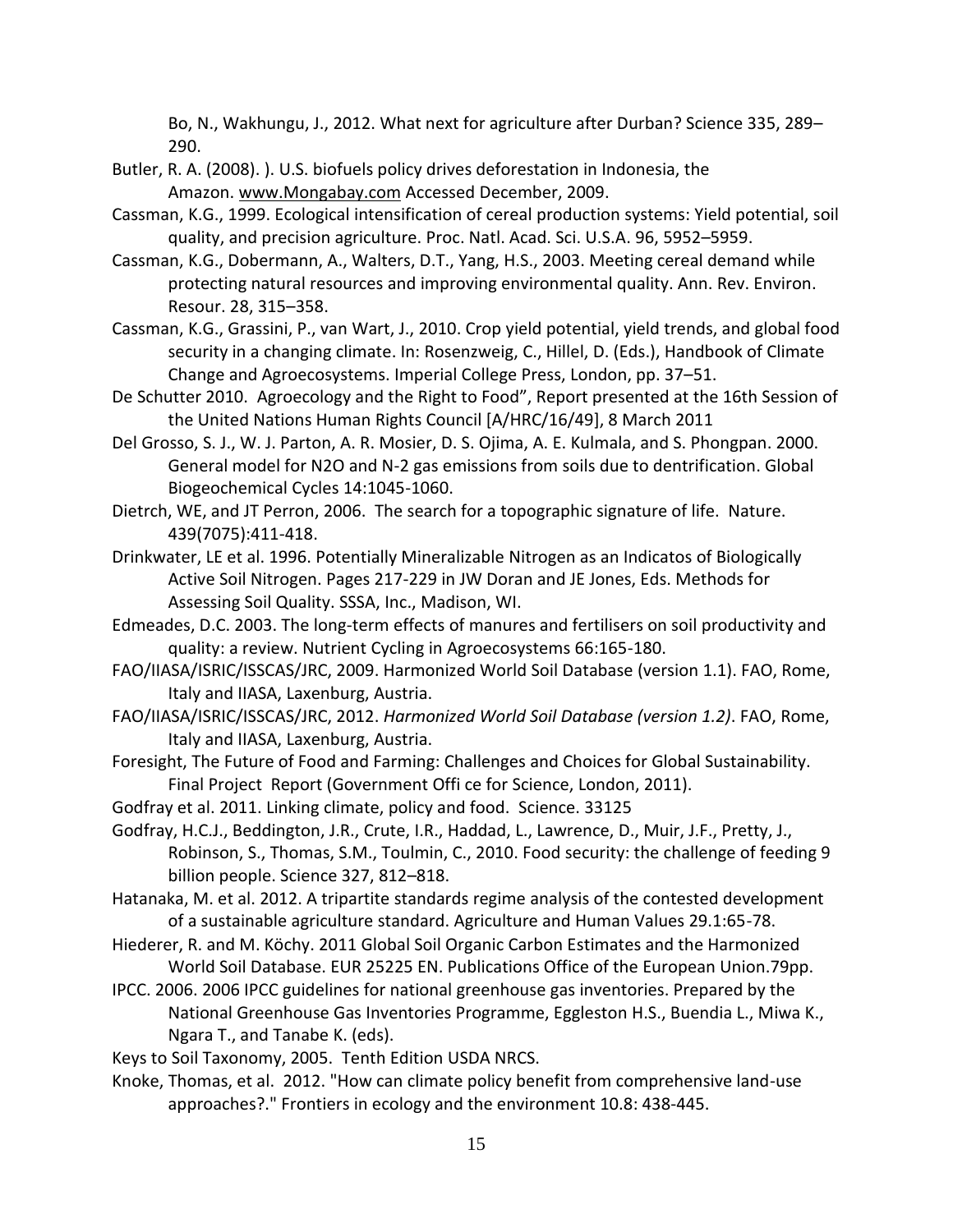- Koning, N., van Ittersum, M.K., 2009. Will the world have enough to eat? Curr. Opin. Env. Sustainabil. 1, 77–82.
- Kwon, H-Y., Wander, M.M., Mueller, S. and J.B. Dunn. 2013. Modeling state-level soil carbon emissions factors under various scenarios for direct land use change associated with United States biofuel feedstock production. Biomass and Bioenergy.
- Willcock, S., O.L. Phillips, P.J. Platts, A. Balmford, N.D. Burgess, J.C. Lovett, A. Ahrends, J. Bayliss, N. Doggart, K. Doody, E. Fanning, J. Green, J. Hall, K.L. Howell, R. Marchant, A.R. Marshall, B. Mbilinyi, P.K.T. Munishi, N. Owen, R.D. Swetnam, E.J. Topp-Jorgensen, and S.L. Lewis. 2012.Towards Regional, Error-Bounded Landscape Carbon Storage Estimates for Data-Deficient Areas of the World. Plos One 7.
- Mapfumo, P. et a;. 2013. Participatory action research as an entry point for supporting climate change adaptation by smallholder farmers in Africa. Environmental Devel. 5:6-22.
- Millennium Ecosystem Assessment. 2005. Ecosystems and human well-being: Synthesis. Island Press. Washington DC.
- Montanarella, L and R Vargas. 2012. Global governance of soil resources as necessary condition for sustainable development. Current Opinion in Environmental Sustainabiity. 4:559- 564.
- Mueller, L., U. Schindler, W. Mirschel, T. GrahamShepherd, B.C. Ball, K. Helming, J. Rogasik, F. Eulenstein, and H. Wiggering. 2010. Assessing the productivity function of soils. A review. Agronomy for Sustainable Development 30:601-614.
- Mueller, LM et al. 2011. Assessing the productivity function of soils. Agron. Sustainabble. Dev. 30:601-614.
- Mueller, N.D., J.S. Gerber, M. Johnston, D.K. Ray, N. Ramankutty, and J.A. Foley. 2012. Closing yield gaps through nutrient and water management. Nature 490:254-257.
- Parton, W. J., M. Hartman, D. Ojima, and D. Schimel. 1998. DAYCENT and its land surface submodel: description and testing. Global and Planetary Change 19:35-48.
- Pinter, L et al. 2012. Bellagio STAMP: Principles for sustainability assessment and measurement. Ecological Indicators 17:20-28.
- Pretty J. 1997. The sustainable intensification of agriculture. Natural Resources Forum. 21: 247- 256.
- Pretty, J. et al. 2011. Sustainable intensification in African agriculture. International J. Ag Sustainability. 9:5027.
- Ravindranath, N. H., Sathaye, J., Woods, J., Fargione, J., Watson, H., Faaji, A., et al. 2009. GHG implications of land use and land coversion to biofuel crops. In R. W. Howarth, & S. Bringezu (Eds.), Biofuels: Environmental Consequences and interactions with changing land use. Report of the international SCOPE biofuels project. [http://cip.cornell.edu/biofuels/.](http://cip.cornell.edu/biofuels/)
- Robinson, DA et al. 2011. Natural Capital, Ecosystem Services, and Soil Change: Why Soil Science Must Embrace an Ecosystems Approach. Vadose Zone Journal DOI:10.213/vz2011.0051.
- Searchinger, T., R. Heimlich, R.A. Houghton, F. Dong, A. Elobeid, J. Fabiosa, S. Tokgoz, D. Hayes, and T.-H. Yu. 2008. Use of US croplands for biofuels increases greenhouse gases through emissions from land-use change. Science 319:1238-1240.
- Searchinger, T.D. 2008. Biofuels: Effects on land and fire Response. Science 321:200-201.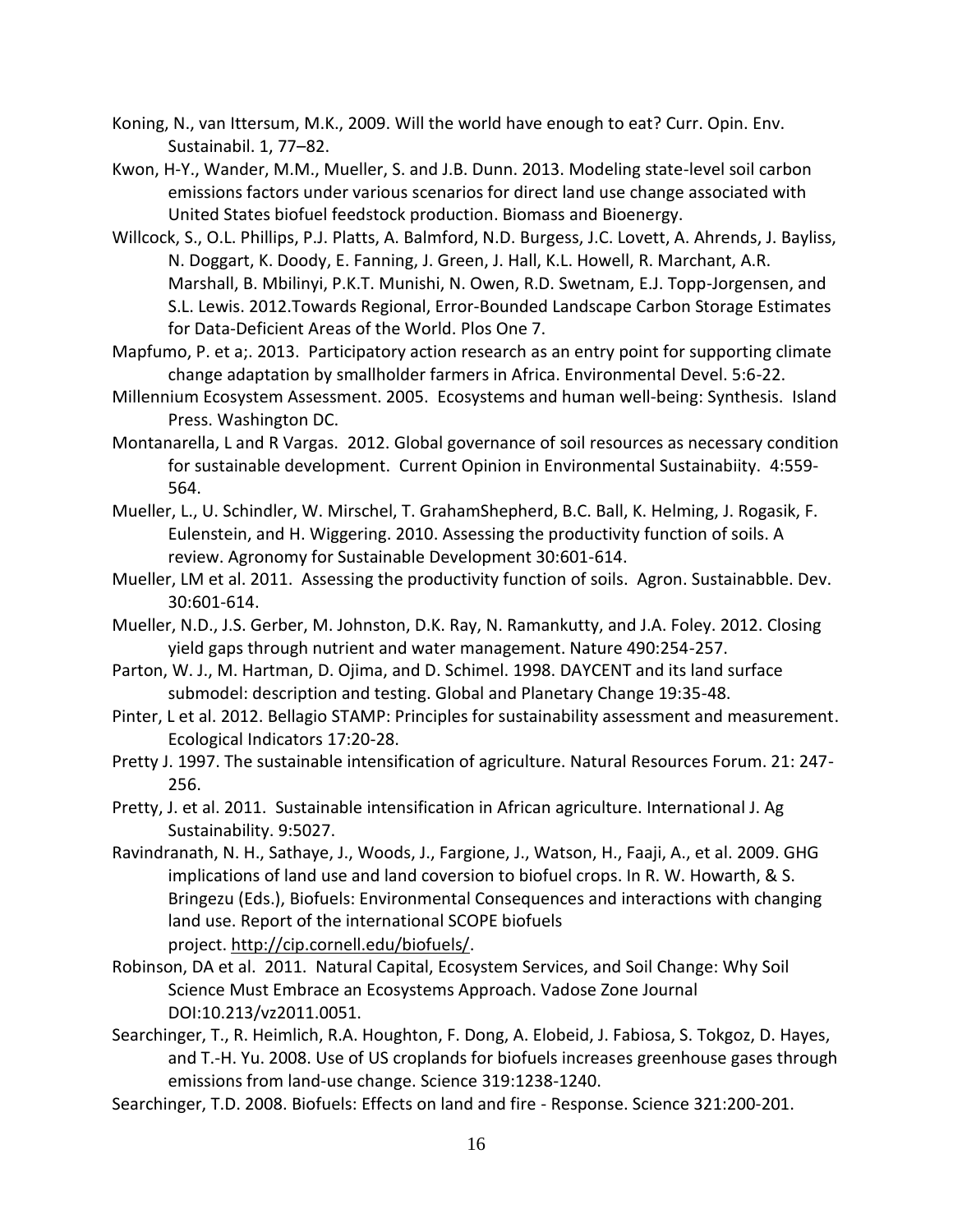- Searchinger, T., and R. Heimlich. 2009. Likely impacts of biofuel expansion on midwest land and water resources. International Journal of Biotechnology 11:127-149.
- Schubert, R., Schellnhuber, H. J., Buchmann, N., Epiney, A., Griebhammer, R., Kulessa, M., et al. (2008). Future bioenergy and sustainable land use. London: Earthscan.
- Singh, Rajesh K., et al. 2012. "An overview of sustainability assessment methodologies." Ecological indicators 15.1:281-299.
- Smith, F.P., R. Gorddard, A.P.N. House, S. McIntyre, and S.M. Prober. 2012a. Biodiversity and agriculture: Production frontiers as a framework for exploring trade-offs and evaluating policy. Environmental Science & Policy 23:85-94.
- Smith, K.A., A.R. Mosier, P.J. Crutzen, and W. Winiwarter. 2012b. The role of N2O derived from crop-based biofuels, and from agriculture in general, in Earth's climate. Philosophical Transactions of the Royal Society B-Biological Sciences 367:1169-1174.
- Snapp, SS. And K.L. Heong. 2012. Scaling up: participatory research and extension to reach more farmers. In: B. Pound et al, EDS. Uniting Science and ParticipationL Managing Natural Resources for Sustainable Livelihoods. IRDC. Canada.
- Stott, D E, et al. 2010. Evaluation of β-Glucosidase Activity as a Soil Quality Indicator for the Soil Management Assessment Framework. Soil Sci. Soc. Am. J. 74:107-119.
- Tilman, D. et al. 2011. Global food demand and the sustainable intensification of agriculrure. PNAS. 108[:20260-20264.](tel:20260-20264)
- Tilman, D. et al. 2002. Nature. 418:671-677.
- Tittonell, Pablo and Ken E. Giller. 2013. "When yield gaps are poverty traps: The paradigm of ecological intensification in African smallholder agriculture." Field crops research 143:76-90.
- Tugel, A. et al. 2005. Soil change, soil survey, and natural resources decision making: A blueprint for action. Soil Sci. Soc. Am. J. 69:738–747.
- Tyner, W.E., Taheripour, F., Zhuang, Q., Birur, D., Baldos, U., 2010. Land Use Changes and Consequent CO2 Emissions due to U.S. Corn Ethanol Production: A Comprehensive Analysis.
- Final Report. Department of Agriculture Economics Purdue University.
- United Nations Environment Program (UNEP). 2007. Global Environmental Outlook GEO4- Environment for Development. Nairobi. UNEP.
- USDA. 2010. Conservation Stewardship Program; Final Rule. 7 CFR Part 1470, Federal Register.
- USEPA, 2013. Inventory of US greenhouse gas emissions and sinks: 1990-2011 (DRAFT). <http://epa.gov/climatechange/Downloads/ghgemissions/US-GHG-Inventory-2011.pdf> (verified April 01, 2013).
- van Ittersum, Martin K., et al. "Yield gap analysis with local to global relevance—A review." Field crops research 143(2013):4-17.
- Wienhold, B. J., et al. "Protocol for indicator scoring in the soil management assessment framework (SMAF)." Renewable agriculture and food systems 24.4 (2009):260-266.
- Willcock, Simon, et al. 2012. "Towards Regional, Error-Bounded Landscape Carbon Storage Estimates for Data-Deficient Areas of the World." PLoS ONE 7.9 :e44795.
- Wilding, LP and H Lin. 2005. Advancing the frontiers of soil science towards a geoscience. Geoderma, 13:257-274.